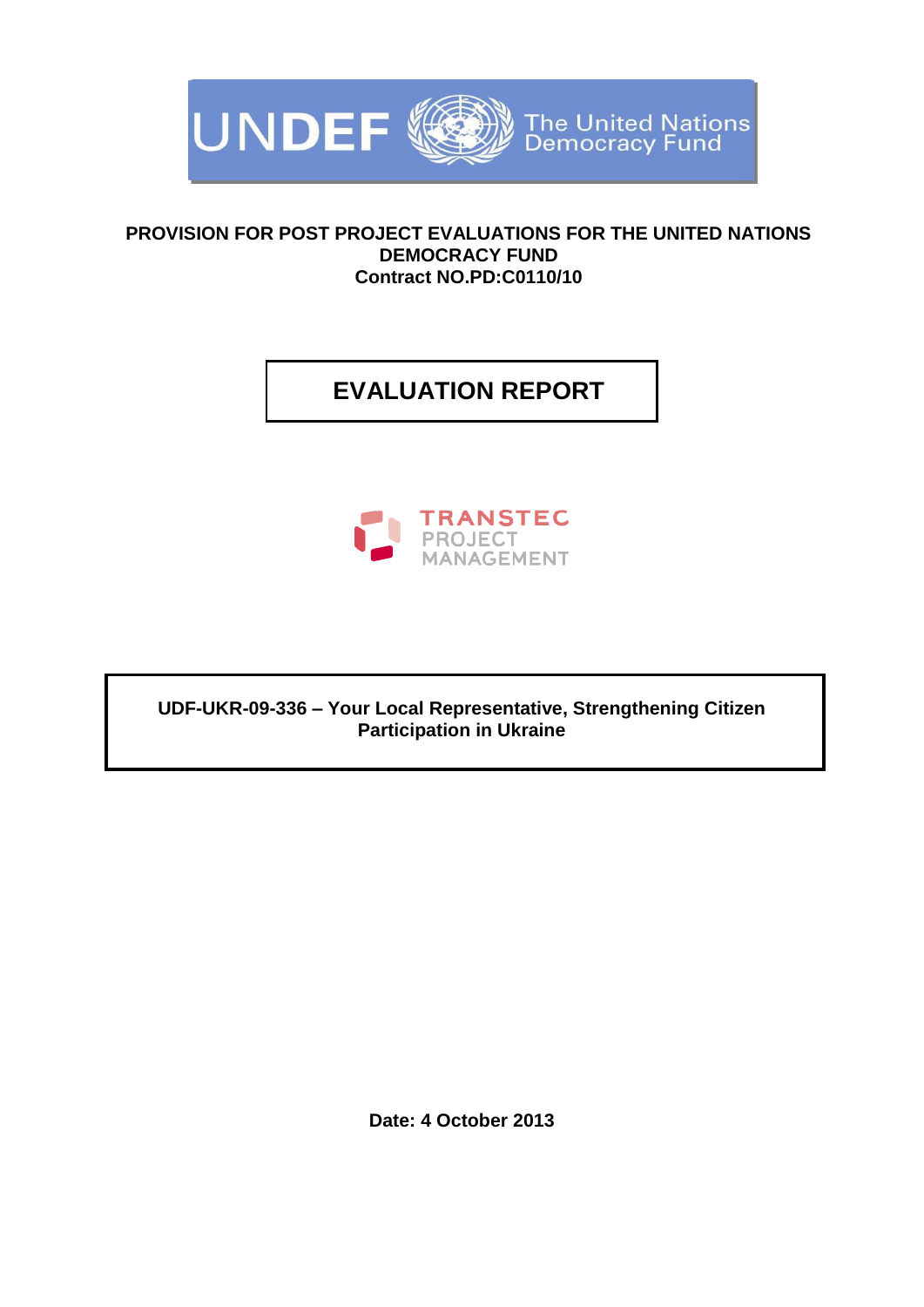#### **Acknowledgements**

The evaluators would like to thank everyone who took the time to provide their expertise and insight on the issues of citizen participation in the Ukraine, and on the implementation of the project *Your Local Representative: Strengthening Citizen Participation in Ukraine.* In particular, the East Europe Foundation and its subgrantees at the Odessa and Cherkasy branches of the Committee of Voters of Ukraine for their support to the evaluation team during the field work.

All errors and omissions remain the responsibility of the authors.

#### **Disclaimer**

The views expressed in this report are those of the evaluators. They do not represent those of UNDEF or of any of the institutions referred to in the report.

#### **Authors**

This report was written by Sue Nelson and Igor Volzhanin.

Landis McKellar, the Evaluation Team Leader, provided editorial and methodological advice. Ms. Aurélie Ferreira was Evaluation Manager and quality controller. Mr. Eric Tourres was Project Director at Transtec.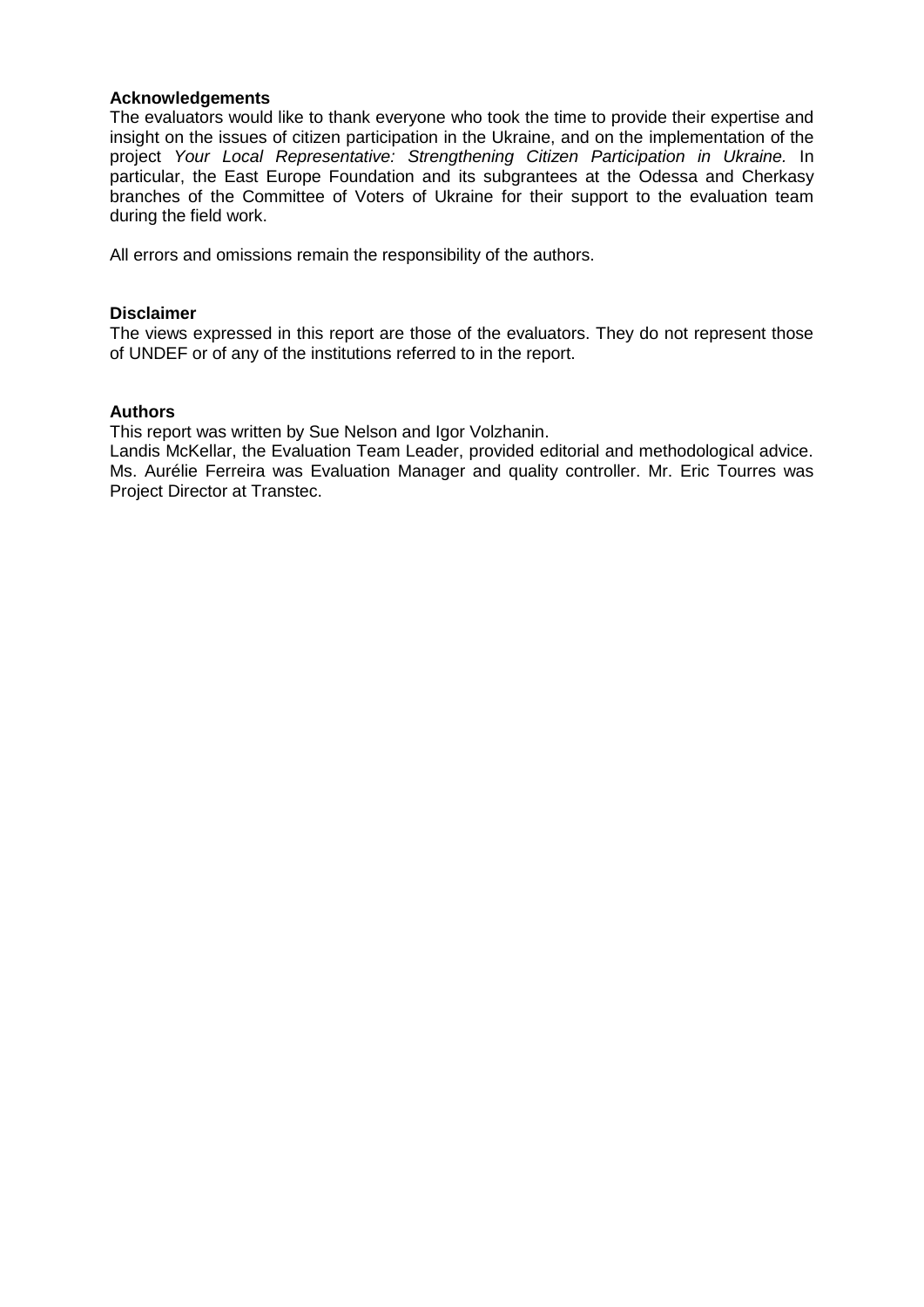# **Table of Contents**

| $\mathbf{L}$ |       |  |  |
|--------------|-------|--|--|
| Ш.           |       |  |  |
|              | (i)   |  |  |
|              | (ii)  |  |  |
|              | (iii) |  |  |
| III.         |       |  |  |
|              | (i)   |  |  |
|              | (ii)  |  |  |
| IV.          |       |  |  |
|              | (i)   |  |  |
|              | (ii)  |  |  |
|              | (iii) |  |  |
|              | (iv)  |  |  |
|              | (v)   |  |  |
|              | (vi)  |  |  |
| V.           |       |  |  |
| VI.          |       |  |  |
| VII.         |       |  |  |
|              |       |  |  |
| VIII.        |       |  |  |
|              |       |  |  |
|              |       |  |  |
|              |       |  |  |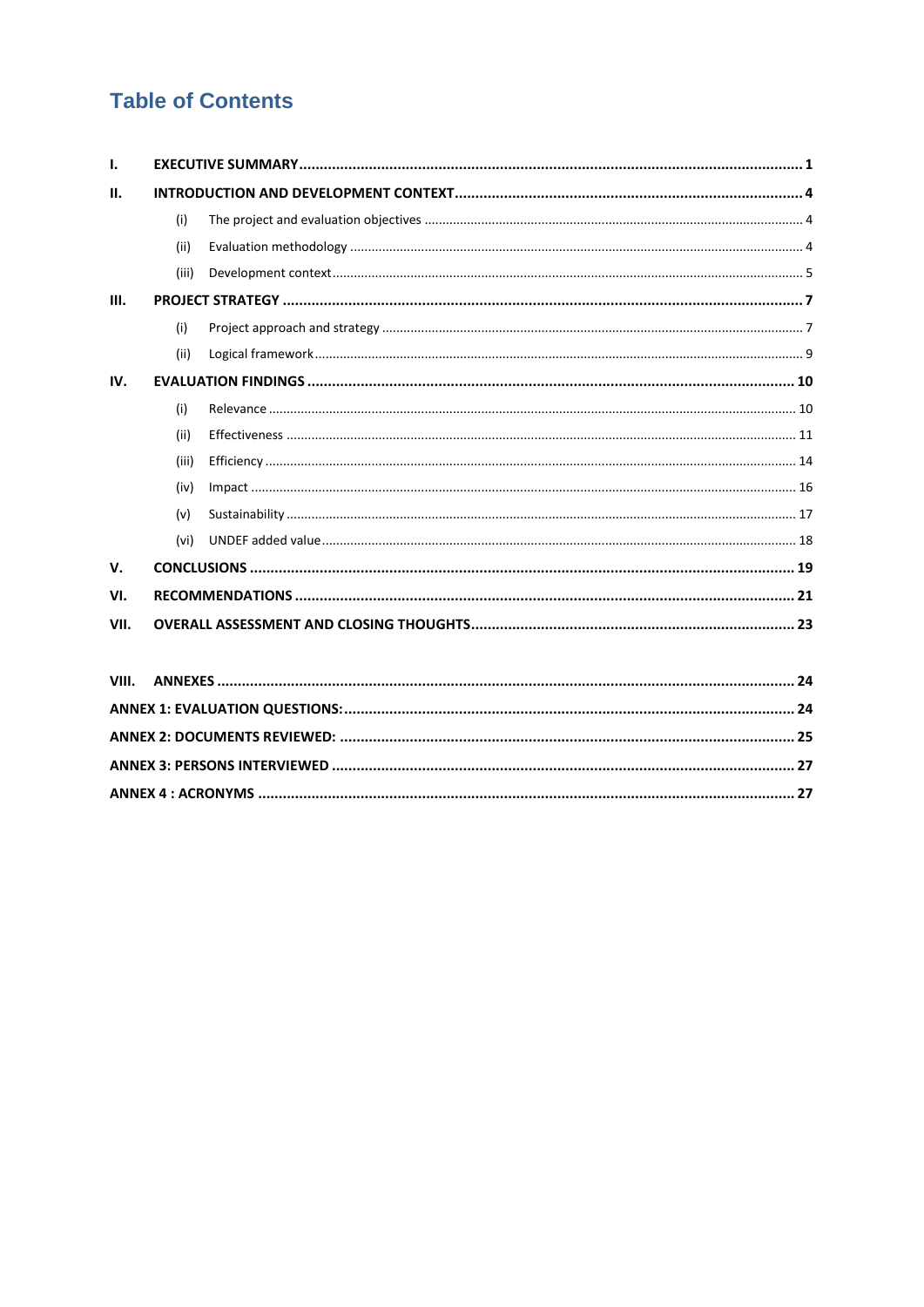# <span id="page-3-0"></span>**I. Executive Summary**

### *(i) Project Data*

*Your Local Representative: Strengthening Citizen Participation in Ukraine project sought to* enhance the capacities of Ukrainian NGOs and citizens to influence political processes by providing citizens with tools to monitor and evaluate the work of their elected officials and to advocate for needed change. Its intended outcomes were to: 1) increase NGO activism in engaging citizens to undertake citizen monitoring and advocacy activities; 2) increase access to information for citizen about their local representatives and electoral officials through citizens' monitoring; and, 3) increase civil society demand for more accountability from their local representatives and elected officials in eight targeted regions.

This was a two-year USD 275,000 project (1 August 2010 - 30 July 2012). It was implemented by East Europe Foundation (EEF), a Ukrainian Foundation based in Kiev, Ukraine. Its main intended activities were to:

- Build capacity of NGOs in eight target regions on citizen engagement and participation, and on advocacy and use of the media for citizens' engagement;
- Launch a "Your Local Representative" website in eight targeted regions;
- Undertake information and education campaigns for citizens; and,
- Develop recommendations for the transparent composition of party lists and elected official accountability to submit to political parties.

### *(ii) Evaluation Findings*

The project objectives were directly **relevant** to the needs to strengthen civic participation and increase the accountability of locally elected officials in Ukraine. At the time of the proposal, the electoral system was a proportional system based on closed party lists which meant that the voters were not able to hold their representatives directly accountable through the elections. The project targeted local elected officials (city, district and region) which were relevant to the issues that affected the everyday lives of the citizens, but doing this in nine regions using the same branding and templates also increased its relevance at the national level. The activities for outreach to the citizens and their use of the websites however, were under-developed in the design and during implementation. The assumption that these websites alone could result in more responsive party lists or more accountable deputies was unrealistic given the number of other factors that go into these elements.

Project implementation followed the outputs listed in the design but the aspects related to citizen participation and the lobbying of parties were missing. These activities had not been included in the request for proposals (RFPs) issued by EEF. Conceptually, the project seemed to think these elements would emanate from website use but without a critical mass of users, this did not occur. This directly affected the effectiveness and potential impact of the project. However, it did achieve most of its outputs, creating eight websites (plus the original site from Cherkasy) that provided information and some analysis on the regional councils and on at least four councils per regions. Providing a public space that highlighted the work of deputies was **effective** for journalists and some of the minority party deputies. For the journalists, the sites provided a one-stop shop, while the minority deputies found it as a channel to make their work public. They did not feel this was possible through the councils' websites which they thought were controlled by the majority party. The sites averaged about 100 registered users per site, with about 1.6 comments per user over the life of the project.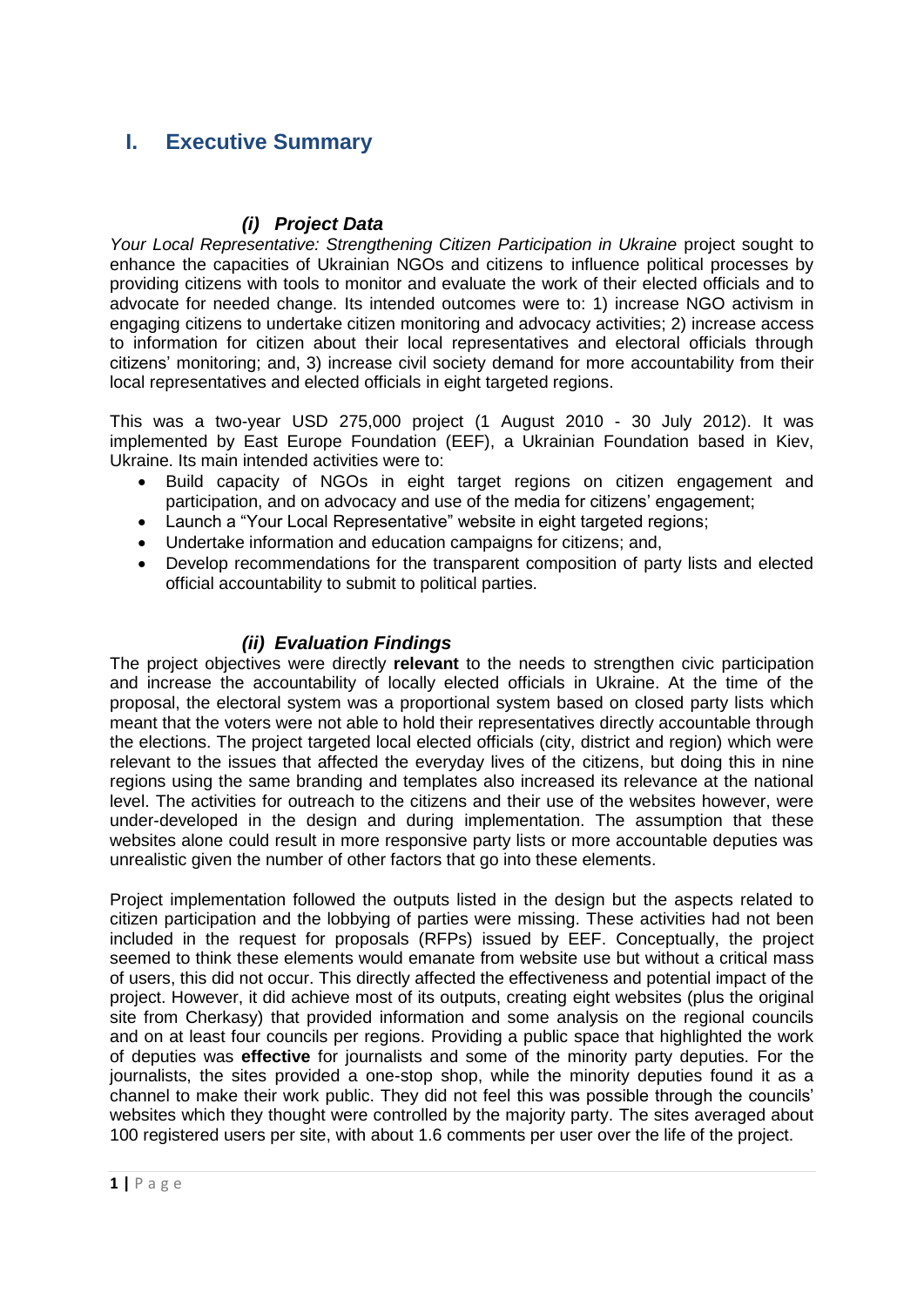The project inputs were consistent with the delivery of the outputs but not with its intended outcomes. The outcomes were too ambitious for nine websites without activities or links to other programs in the sector, and for subgrants of under USD 15,000 each. EEF did manage the project itself in an **efficient** and professional manner, undertaking pre-grant award surveys and ensuring the monitoring and reporting aspects of the project were done. This project was based on a pilot done by EEF with its implementing partner, the Cherkasy CVU, and the lessons were incorporated into this project's website template design. EEF did not use its other intended implementing partner, Internews Ukraine, stating that its overhead was too high. Instead, it contracted several of its staff directly as trainers, with Internews concurrence. However, in the design, Internews Ukraine was also responsible for the citizen engagement element of the project, which was what the evaluators felt was missing. At the same time, Internews Ukraine's institutional focus is on information and journalism, so the fact that it was not used might not have affected this aspect.

The impact of this project is difficult to assess as it did not collect outcome information. Even if this information was available, attributing results would be difficult due to the number of other factors that affect governance, the NGO environment and civic participation. The limited use of the site and its lack of links to activities in the sector reduced its potential for **impact** but from the anecdotal information gathered, it seems that on a limited scale, this project resulted in an increased awareness among some deputies that their activities were being watched and that information on their work could get out to the public through NGOs and websites such as these. It also helped to empower some deputies from smaller parties who felt they were able to get information on their parties or work out by having it posted on these sites. This project also developed links among some NGOs across the Ukraine that had similar interests and increased the realization of some of the importance of local governance. It also could have the impact of contributing to incumbency advantages as only elected officials are listed in the sites, and in an election year other candidates would not have their biographies or information on their work featured as well. Although incumbents who were negatively reviewed would also have that information available for the public.

EEF made some efforts to build sustainability into the project by expecting subgrantees to place advertising on the sites to generate income (which was not done), and by developing a formal (signed agreement) as well as informal (Google group) network between the nine NGOs (which was done). This evaluation took place a year after the project was over. Out of the nine sites, seven were still up and had been updated in 2013. The sites were still being visited, with some sites averaging from about 3 - 40 returning visitors a day. The networking continued among some of the NGOs although only at an informal level and on an as needed basis. One of the NGOs (in Volyn) secured National Endowment for Democracy (NED) funding to continue to work on their website through 2013. Most of the NGOs however felt the sites looked dated and lacked integration into the social networks and stated that the original websites were not **sustainable** in the long run without major revamping.

There was **UNDEF value added** for this project as it is unlikely that it would have been funded elsewhere as EEF had been turned down by several donors before turning to UNDEF. It does appear to have generated additional interest in websites of this type as the NED funded several of these types of projects in the Ukraine for other NGOs in 2012.

## *(iii) Conclusions*

The *project addressed an important area*. In all of the interviews, the consolidation of power by one individual or party was cited as the main problem facing the communities. Projects of this nature shine a light on governance and the need to pay attention to what elected officials are doing. However, the *use of a website alone was not enough to*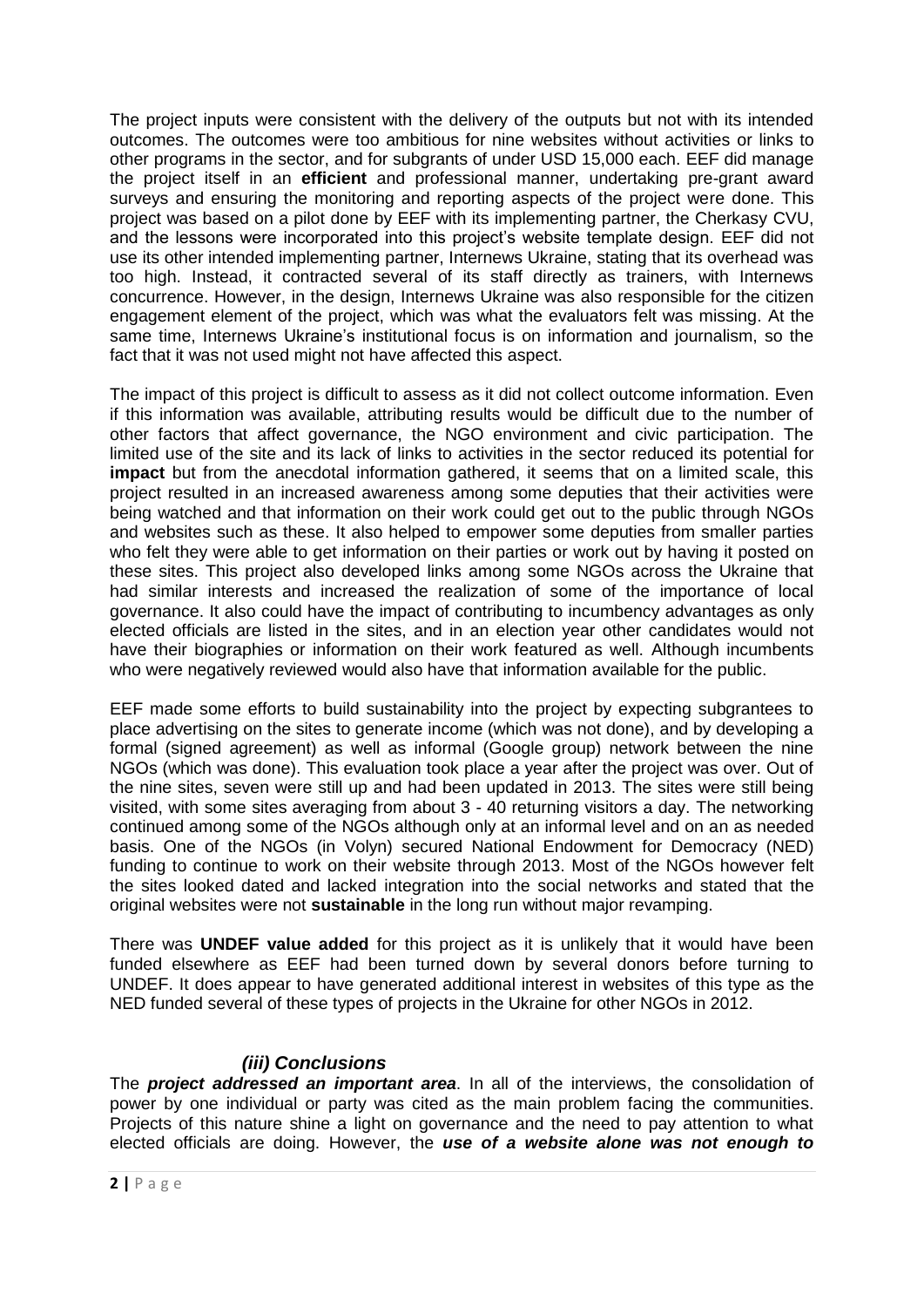*generate the change expected by the project*, and more links needed to be made for the use aspect of the information.

EEF had the institutional capacity and expertise required to manage a sensitive subgrant project such as this nationwide, but it *needed an institutional partner to provide the programmatic vision and links* for the more effective use of the information collected. The subgrantees as well had the nonpartisan nature and credibility needed to undertake the information collection and monitoring aspects of the project, but they also needed the connection with activities that could use the information within their sites to improve democratic governance. Nevertheless, the *sites were useful for journalists* that covered political issues *and for some of the minority deputies and civic activists.*

The project was extremely *cautious with its guidelines* for posting which *enabled the websites to* continue *work without political interference, but also limited ownership* of the sites and the material to the subgrantees themselves. Updating all of the information is labor intensive and the websites *lacked integration with the more dynamic social media networks* that could have helped extend their reach and usefulness. The project might have made more of an impact than was visible to the evaluators, but this is unknown as *only the outputs were tracked.*

### *(iv) Recommendations*

For similar projects in the future, the evaluators recommend that the grantees *ensure clarity in the project design and project purpose,* and that the desired end state guide the development of the activities. This extends to the *selection of the partners and ensuring that they can provide for all of the elements* provided in the project design. In addition to watchdog type of NGO, *other organizations that work on civic issues and good governance should be included* and *synergies developed with their programs* to ensure effective use of the information collected and the communication channels available on the website.

*Website users should be allowed to update and post information within a controlled system* which could help broaden the ownership of the site and increase use of the material. This could also contribute to its regular updating and ultimate sustainability. Consideration should also be given to using *a professional web design firm to develop an interactive, multimedia website that is integrated with the social media.* This could attract more youth, which are the primary internet users in the Ukraine, and increase its relevance and use.

*Access to information, accountability and civic participation projects should be*  **prioritized** in similar contexts as these are the critical elements needed to increased citizen demand for improved governance and to sustain democratic transitions. The project's technique of *undertaking similar governance activities at local level in different regions*  should be replicated in future projects as this can give national prominence for a project focused on local issues and representatives. Outcome indicators should also be adopted in projects such as these so the information can be used to better target project activities and improve project performance.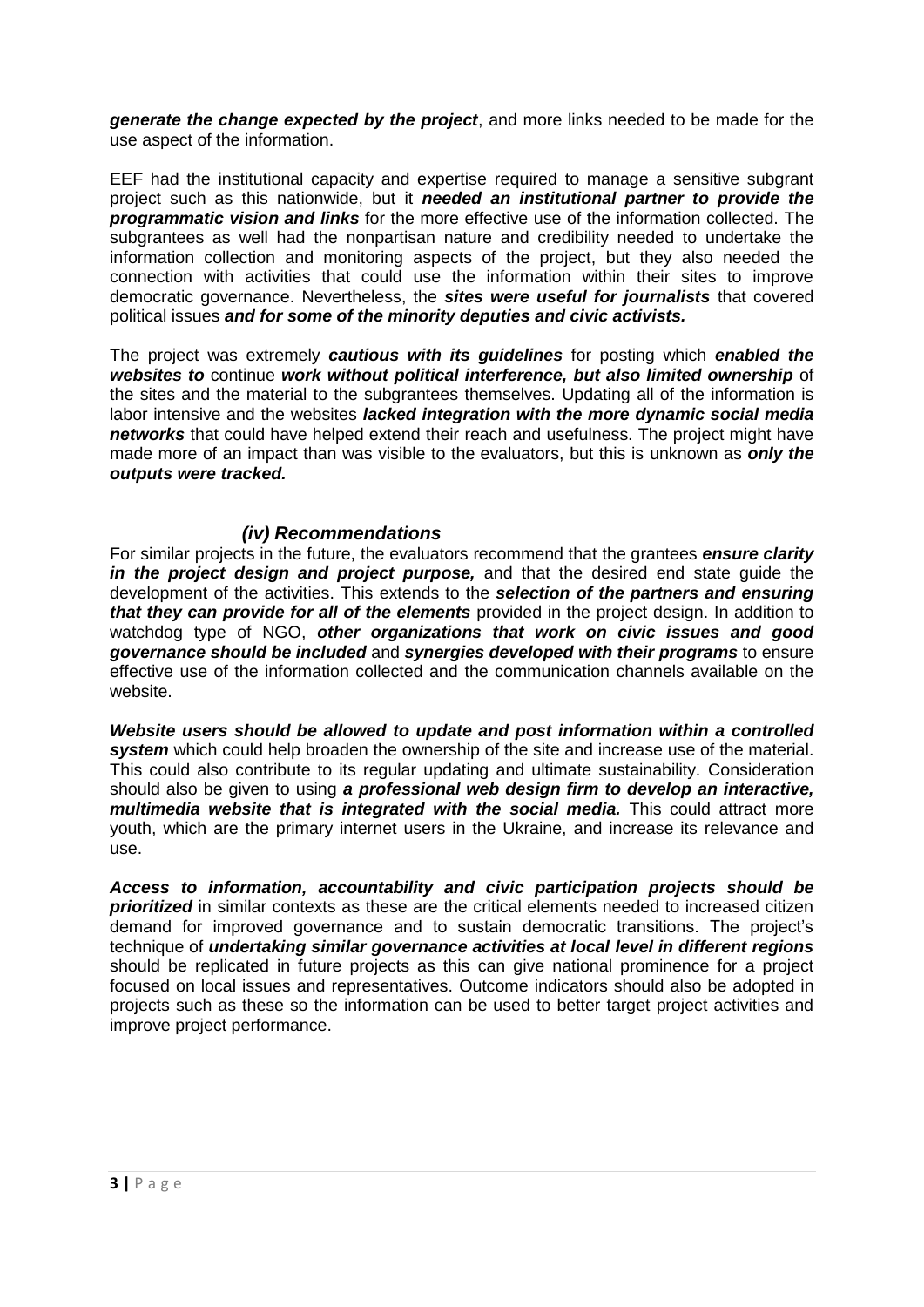# <span id="page-6-0"></span>**Introduction and development context**

### *(i) The project and evaluation objectives*

<span id="page-6-1"></span>*Your Local Representative: Strengthening Citizen Participation in Ukraine project was a twoyear USD 275,000* project implemented by the East Europe Foundation (EEF). USD 25,000 of this was retained by UNDEF for monitoring and evaluation purposes. EEF also used USD 50,000 of its core grant support to co-fund some of the costs related to this effort. The project ran from 1 August 2010 to 30 July 2012. Its main objective was to enhance the capacity of Ukrainian NGOs and citizens to influence local political processes and establish dialogue with policy makers. It intended to do this through: 1) increased engagement of CSOs with citizens for monitoring and advocacy activities; 2) increased access to information on local representatives through citizen monitoring: and, 3) more transparent composition of party lists and ways to make the elected candidates accountable to their constituents.

The evaluation of this project is part of the larger evaluation of the Round 2 and 3 UNDEFfunded projects. Its purpose is to "contribute towards a better understanding of what constitutes a successful project which will in turn help UNDEF to develop future project strategies. Evaluations are also to assist stakeholders to determine whether projects have been implemented in accordance with the project document and whether anticipated project outputs have been achieved". 1

### *(ii) Evaluation methodology*

<span id="page-6-2"></span>The evaluation took place in August 2013 with field work done in Ukraine from 5 - 9 August, 2013. The evaluation was conducted by Sue Nelson and Igor Volzhanin, experts in democratic governance. The UNDEF evaluations are more qualitative in nature and follow a standard set of evaluation questions that focus on the project's relevance, effectiveness, efficiency, impact, sustainability and any value added from UNDEF-funding (Annex 1). This report follows that structure. The evaluators reviewed available documentation on the project and on the issue of citizen participation, and accountability issues for regional and local councils in the Ukraine (Annex 2).

In Ukraine, the team met with the primary grantee, East Europe Foundation in the capital Kiev, before travelling to two towns in the Odessa region to meet with one of the eight NGO subgrantees, and with participants of this effort in that region. The team also visited the region of Cherkasy where one of the implementing partners for this grant was located, and which had piloted the initial concept for this project under other funding. In addition, the team met with journalists, local officials and civil society representatives. Several of the subgrantees in other locations were interviewed by phone to better understand the local implementation strategy and results of their efforts. The list of persons interviewed is provided in Annex 3.

During the preparatory work, the evaluators identified several issues which they followed up on during their interviews. These included:

 **Implementation timeline.** The project agreement was signed in August 2010, but the first major training was not done before December 2010 which seemed to be a long lead in period.

**<sup>.</sup>** <sup>1</sup> Operational Manual for the UNDEF-funded project evaluations, p. 6.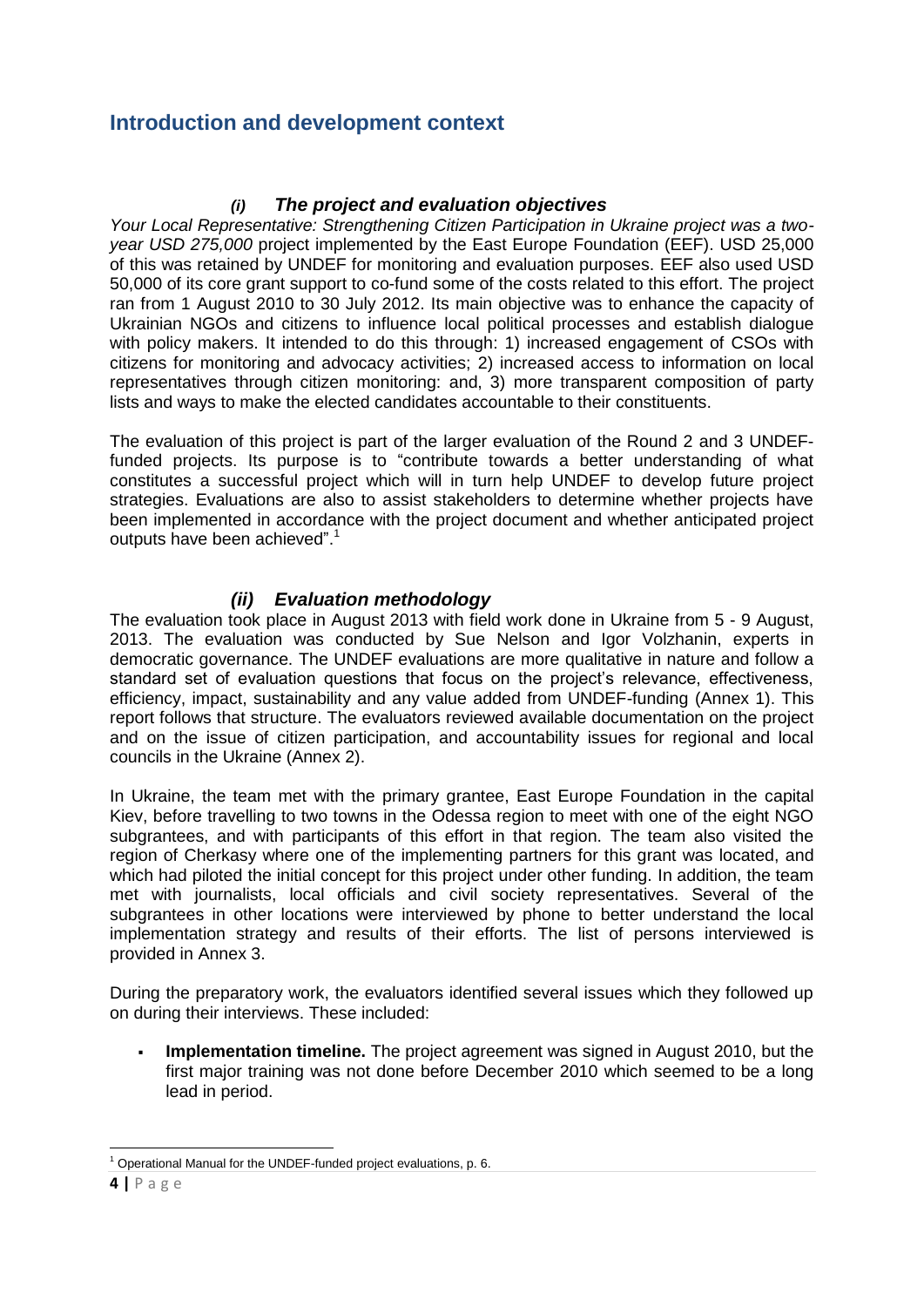- **Selection criteria for NGO subgrantees,** as only 17 NGOs applied for the eight subgrants and lack of NGO interest in the project was not one of the risks identified.
- **Interest of media in project.** The project seemed to benefit from the participation of media outlets resulting in savings, but it was unknown if this helped increase its reach.
- **Conference Hosting.** The final conference was moved from Kiev to Chernihiv which also resulted in significant savings, but the effectiveness of this move was unknown.
- **Risk management.** The political context seemed to be extremely sensitive as EEF was concerned enough about possible legal action against its subgrantees that it entered into an arrangement for legal assistance if needed.

### *(iii) Development context*

<span id="page-7-0"></span>Ukraine established a democratic system of governance following its independence from the Soviet Union in 1991. It had mixed results until the Orange Revolution in 2004 led Ukraine towards more fundamental democratic reforms. However, the revolution's expectations have not yet been achieved with many reforms remaining incomplete. Power is also being consolidated within the executive since the elections in 2010 with a constitutional court decision (2010) reversing the 2004 constitutional amendment that had shifted power from the president to the prime minister and parliament. This, and an increasing emphasis on personal connections in policy making are seen as undermining the checks and balances system and threatening Ukraine's pluralistic political system.<sup>2</sup>

The European Union (EU) and others have expressed their concerns about the situation in the Ukraine. Concerns included issues around the conduct of the October 2012 parliamentary elections and what are seen as the politically motivated convictions of former government officials in trials that did not meet international standards.<sup>3</sup>

Ukraine has a system of local governance with elected regional (oblast), district (rayon) and city-level councils. Key problems include the concentration of power and revenue at the national level, the fragmentation of lower-level administrative units, and poor staffing of local self-government bodies. Local governance reform and decentralization have been stalled at the national level for several years.

In this context, civil society is seen to have a critical role in defending democratic values and practices. This started in earnest during the Orange Revolution but still has yet to lead to a "*great impact on society at large or on the well-being of citizens.*" Civil society organizations (CSOs) in general have low outreach to the population. They are now working in an unsupportive environment, and according to CIVICUS need to "*survive in a society with a high level of corruption, disrespect for the rule of law, clientelism, and indifferent attitude of government, distrust and intolerance*." However, CSOs still have a relatively high score for democratic values on the CIVICUS civil society index.<sup>4</sup>

Also noteworthy in the CIVICUS study is that the most influential CSOs were reported to be the think tanks, the CVU, human rights groups, academic institutions and programmes of international NGOs funded by donors.<sup>5</sup>

Civic participation rates in the Ukraine have been falling steadily when measured in terms of voter turnout. In 1994 the turnout was 75.81 percent, while in 2012 it was 57.40 percent for

 2 Freedom House, *Nations in Transit, Ukraine 2013*

<sup>3</sup> Council of the European Union, *Council conclusions on Ukraine*

<sup>4</sup> Information and quotes in this paragraph are from Civicus, *Civil Society Index, Ukraine,* p 7

<sup>5</sup> Civicus, Op Cit. p 23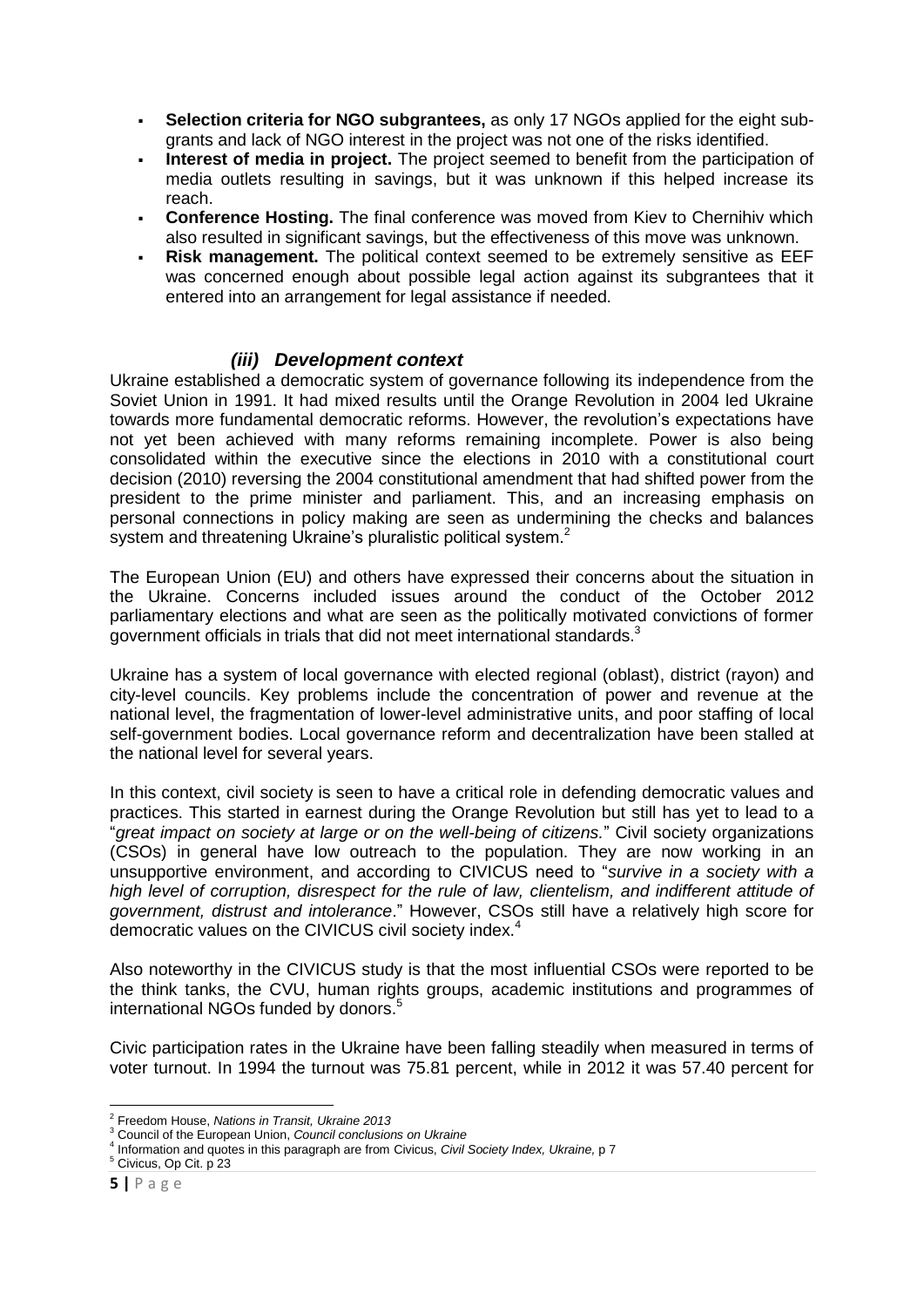the parliamentary elections, and 71.63 percent for the presidential elections in 1994, falling to 69.70 percent in 2010.<sup>6</sup> Voters also apparently do not know their elected representatives. For example, in Chernihiv, 86 percent could not identify any of their local representatives or elected officials, while in Kiev, 67.4 percent of the citizens did not know who their representative was.<sup>7</sup>

In recent surveys, most Ukrainians are pessimistic in their outlook towards the future, with more responding that the country is on a path towards instability and chaos than towards stability and prosperity in the future (Figure 1). $8$  They also have limited confidence in institutions, with the Cabinet of Ministers having a 28 percent confidence rate and the Ministry of Justice at 17 percent. Local government institutions ranked higher, with confidence in the mayor at 49 percent, and the city/village council at 47 percent. Media had the highest level of confidence at 63 percent.<sup>9</sup>



There is also a significant level of apathy about democratic governance although this has been decreasing in the last few years. Having democracy as a preferred type of government is also increasing and is currently at more than 45 percent in a recent poll (Figure2).<sup>10</sup>

8 IFES, *Key Findings from IFES Ukraine Survey 2012*

 6 International IDEA, *Voter Turnout Data for Ukraine*

<sup>7</sup> UNDEF,UDF-URK-09-336, *Project proposal,* p 7

<sup>&</sup>lt;sup>9</sup> ibid  $10$  ibid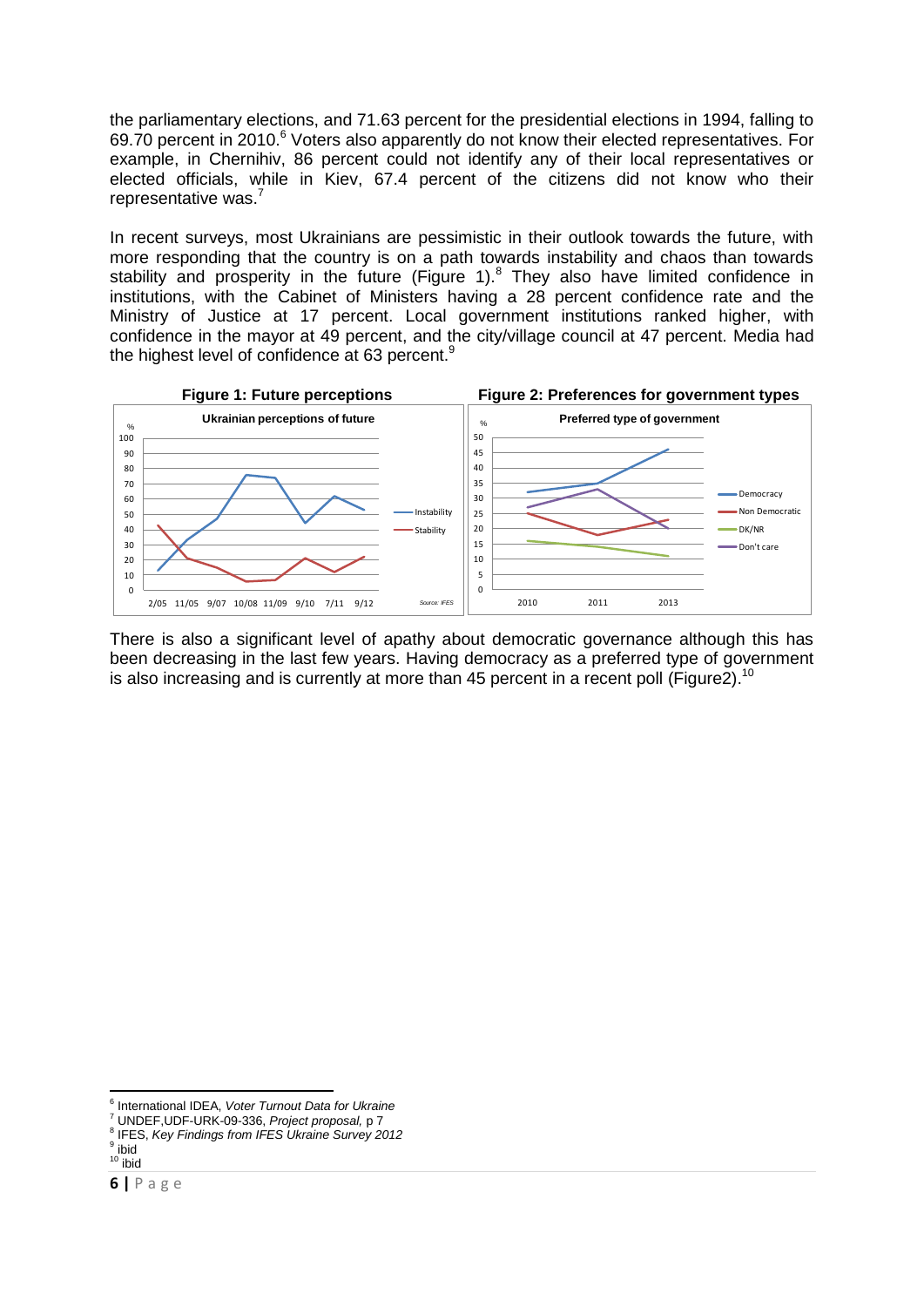# <span id="page-9-0"></span>**II. Project strategy**

### *(i) Project approach and strategy*

<span id="page-9-1"></span>With this project, the East Europe Foundation intended to address what it saw as a growing sense of separation between Ukrainian citizens and their elected leaders, and to strengthen the ability of citizens to influence their political processes. Changes in 2006, resulted in a closed list proportional representation system with the parties developing their candidates list in a nontransparent manner.<sup>11</sup> EEF felt this reduced the incentives for elected officials to be representative, transparent or accountable to their constituents.

EEF identified several issues that it thought this project could address to strengthen the ties between voters and elected officials. These were: the lack of information on elected officials and the fulfillment of their campaign promises; the lack of knowledge by citizens on how to obtain this information, monitor their work and demand accountability; and, the lack of CSO capacity to engage citizens in local political life and influence the local and national political processes.

EEF decided to address these issues through the replication of a web-based monitoring system that had been piloted by the Cherkasy branch of the Committee of Voters of Ukraine. That database collected information on the elected officials at the regional and some local council levels, and tracked their activities and fulfillment of campaign promises. It also had places where voters and others could comment on the quality of their work. They expected the local parties then to note the activities of their deputies and comments of the voters, and move the best performing officials to the top of their candidate lists. This would then improve accountability of the elected officials and the quality of the candidates on the list for the next elections.

EEF intended to subcontract the Cherkasy CVU to develop an improved version of its website based on the lessons learned from its pilot. It would then replicate this pilot project in eight other regions, starting with the selection of a non-partisan NGO in each of the targeted regions: Chernihiv, Kharkiv, Luhansk, Odessa, Ternopil, Vinnytsya, Zaporizhzhia and the Autonomous Republic of Crimea. EEF intended for these eight NGOs, plus the Cherkasy CVU, to serve as the catalysts for more citizen participation in the Ukraine by starting a policy dialogue through the posting of the data in each of these regions.

EEF expected this project would strengthen 80 NGOs in the targeted regions by enhancing their capacity to act as intermediaries between the government and citizens, and to engage citizens in local political life. This was expected to benefit the 16 million people living in these regions who would have better access to information about their elected officials, and have the tools needed to influence local decision making. This in turn would make the local representatives more aware of citizen scrutiny and the parties more interested in selecting better candidates for its electoral lists.

The project strategy was holistic in that it intended to identify active NGOs in the eight regions that would provide the grounding for the project in each of these regions, and then provide them with the means needed to establish a website, collect the data, and monitor the

 $\overline{a}$ 

 $11$  This system was changed in 2011 to a mixed system where now half the representatives are directly elected.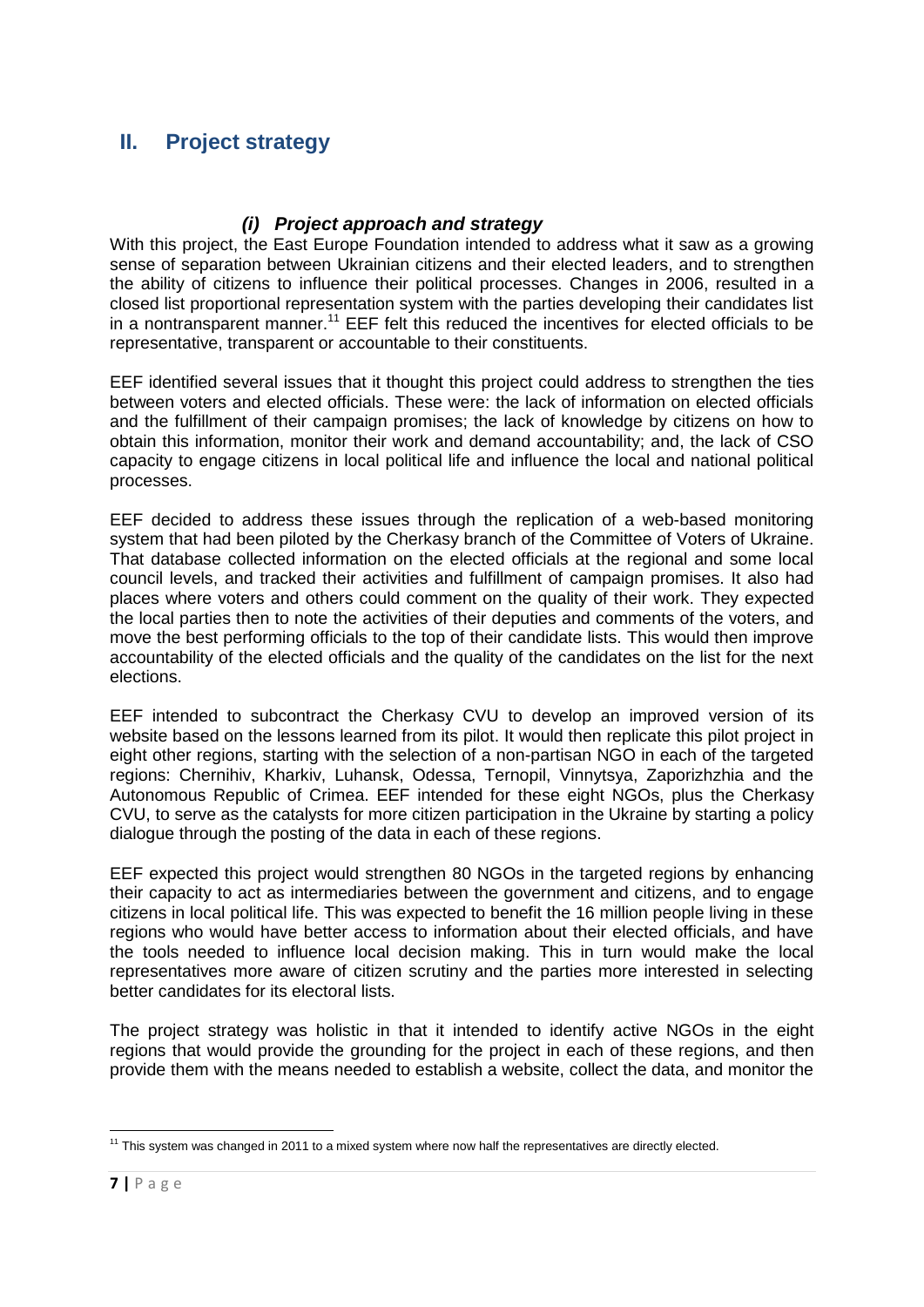work of the elected officials. It intended to do this through subgrants, mentoring and training. All websites were to use the same template, so that they would be standard across regions.

EEF intended to act as the fund manager for this project working with two implementing partners. The first was the Cherkasy CVU that would develop the website template and provide mentoring to the other NGOs. It would also collect best practices from the eight regions and publish a final publication with this information. The second partner was Internews Ukraine, a branch of the international NGO Internews, that would provide the training and support to the local NGOs on issues of citizen engagement, and train them in organizing advocacy campaigns. Internews also agreed to provide legal assistance for any NGO if needed during this project. EEF itself would develop the request for proposals to identify the main NGO partner for each of the eight regions, issue them with a small subgrant of USD 7,500 each, and ensure their compliance with reporting and implementation requirements.

The project's intended outcomes were:

- Civil society in eight target regions is active at engaging citizens in citizen monitoring and advocacy activities;
- Citizens obtain better access to information about their local representatives and elected officials through citizen monitoring; and,
- Civil society demands more accountability for local representatives and elected officials.

The main project assumptions were that: the CSOs in the regions were mature and motivated enough for them to be able to act as a catalyst for citizen engagement; the experts were competent to provide training to enhance CSO capacities for citizen participation; people in the targeted areas would use information technology; and, non partisan stakeholders were motivated and able to formulate recommendations on the composition of party lists and accountability for submission to local elected officials and political parties.

EEF also identified some major risks for the project. These included that local officials and political parties might attempt to use the project for their own political purposes by either misusing the websites or pressuring the site administrators. To prevent this, the NGO partners were expected to develop boards of local media, businesses and non-partisan activists to ensure transparent decision making. It also felt that officials and parties might see the project itself as partisan, and then discredit it publically. EEF intended to mitigate this possibility by informing the elected officials, parties and coalitions about the project before its launch and emphasize its nonpartisan nature. Another risk was that the citizens themselves would think the effort was a way for parties or officials to gain votes or discredit opponents, and then be unwilling to participate in project activities. To address this, EEF intended to launch an informational campaign that emphasized the non-partisan nature of the effort. This non-partisanship was also to be communicated in all public events, and in all publications and printed materials.

EEF intended for this effort to be sustainable on both the financial and institutional levels. To accomplish this it intended to train the NGO partners and grantees on project implementation, financial management, project evaluation and fund raising. It expected the websites to become sources of funding, as their expected popularity would attract advertisers who would then buy ad space. Revenues from advertising sales would be directed to support the NGOs engagement with citizens and their participation activities. The institutional capacity of NGOs would be strengthened through project training, which was to include how to engage citizens in monitoring and advocacy and participation in local policy making. It expected these NGOs to continue to moderate the websites. Ownership of the project was to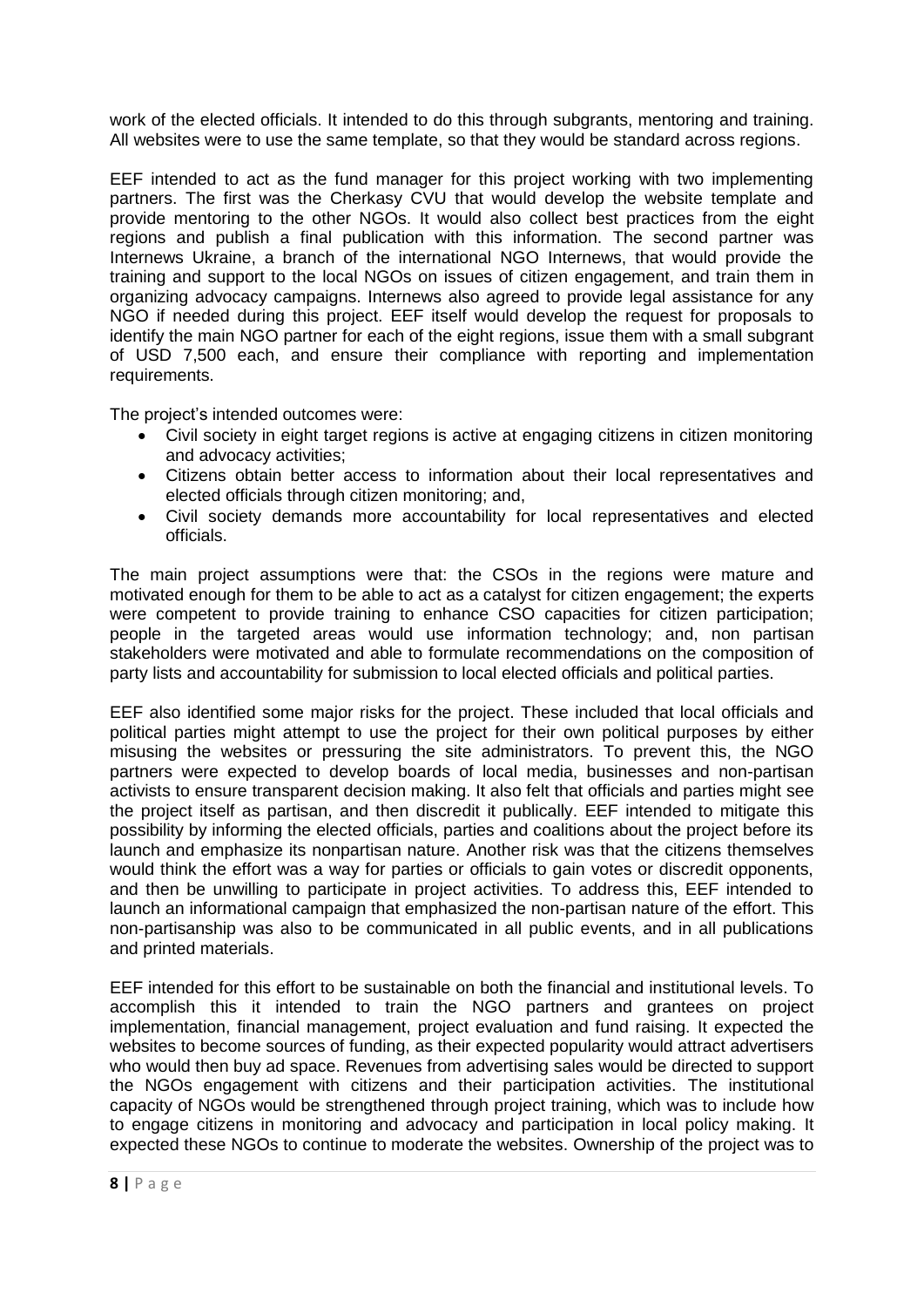<span id="page-11-0"></span>be ensured through the engagement of the non-partisan stakeholders in project activities, including the development of local citizen engagement plans, participation in supervisory boards and formulation of recommendations for elected officials and parties. The NGOs would also develop a network between them to help ensure sustainability of the efforts after the end of the project.

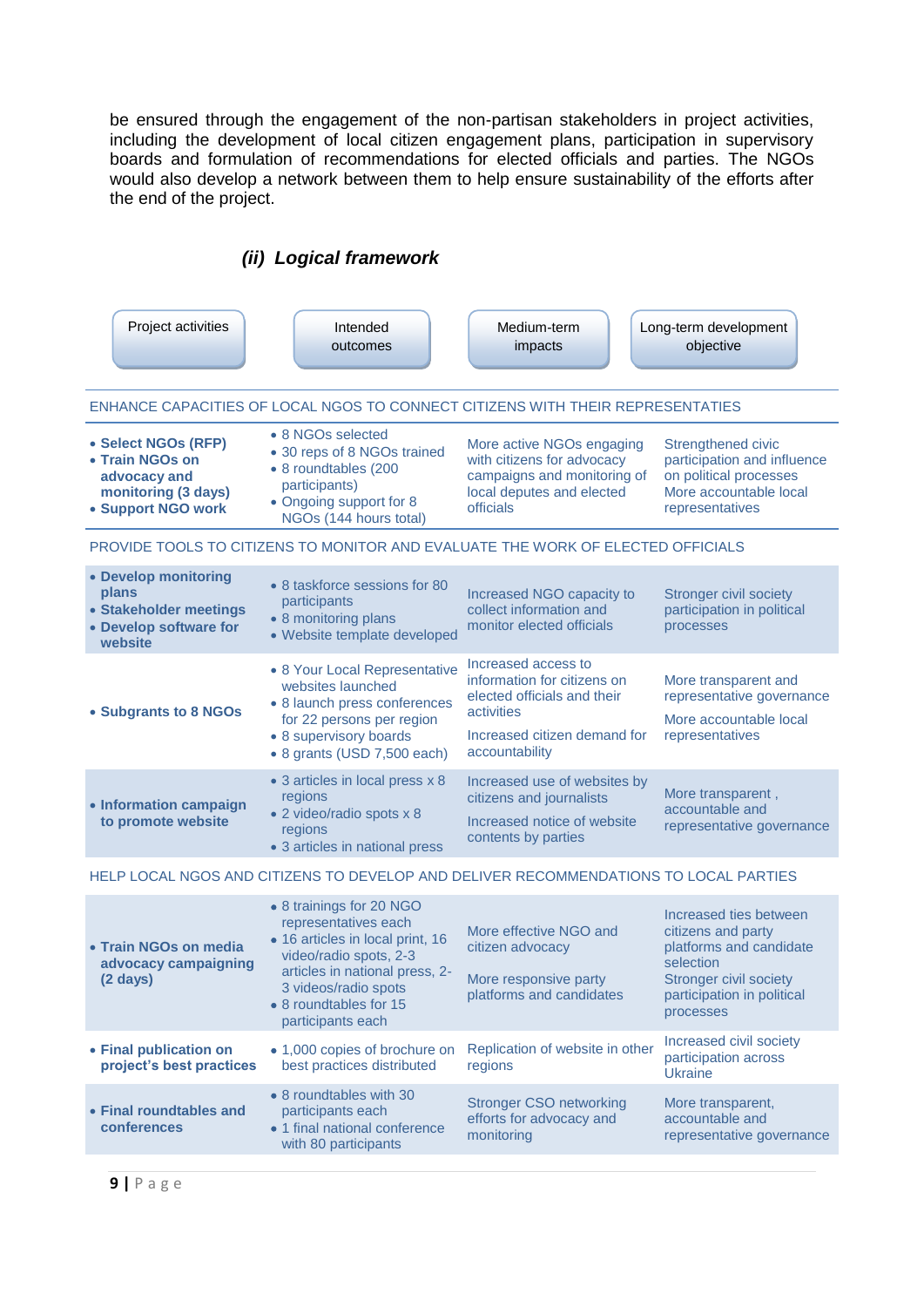# <span id="page-12-1"></span><span id="page-12-0"></span>**III. Evaluation findings**

### *(i) Relevance*

The project design was directly **relevant** to the objectives of the project and in line with the needs to strengthen civic participation and the links between the citizens and their elected officials in the Ukraine. Before 2011, the ties between voters and their representatives had weakened as citizens were no longer able to vote directly for their representatives. This in turn had adversely affected the representational nature of these elected positions and the accountability of those officials towards their voters.

This project intended to address this problem by increasing the amount and type of information available on the deputies at the city and regional council level. Within the broader

national context of consolidating power and limiting political space for other voices, having a project that focused on increasing citizen access to information and watching those monitoring those in office, was needed and relevant. The fact the design targeted nine regions located across the Ukraine (Figure 3), and that each of the subgrantee NGOs collected similar information, undertook the same activities, and used the same website format and branding, increased its national relevance, even though it was implemented at selected local levels. This nationwide network and attention to regional and city councils also put it in a position where it could



**Figure 3: Location of project sites** 

have made a sizeable impact if implemented effectively.

Addressing issues of accountability and representation at local levels were also extremely relevant as the decisions of city and regional councils affect the everyday lives of the residents, especially in a former socialist state, where even their housing was taken care of by the state and where the local government still is responsible for many of these aspects (such as garbage removal, sanitation and building maintenance). However, in the design, the activities to develop the links between citizens and their deputies were under-developed and limited primarily to advertising the website and two-day training with NGOs. To reach the intended project outcomes of enhanced citizen participation and their being able to hold their representatives accountable, more activities and focus would have been needed on the outreach to the citizens to build their awareness and participation in the effort.

This project was directly relevant to the mandate of the grantee, EEF, which is part of the Eurasia Foundation Network, a group of affiliated, locally registered foundations in Eastern Europe that derived originally from the Eurasia Foundation. As a non-partisan, democraticfocused grant-making organization, it was the ideal umbrella organization to manage and monitor the nationwide sub-grants and contracts required to undertake this work.

It was also directly relevant to contract the Cherkasy CVU to develop the new website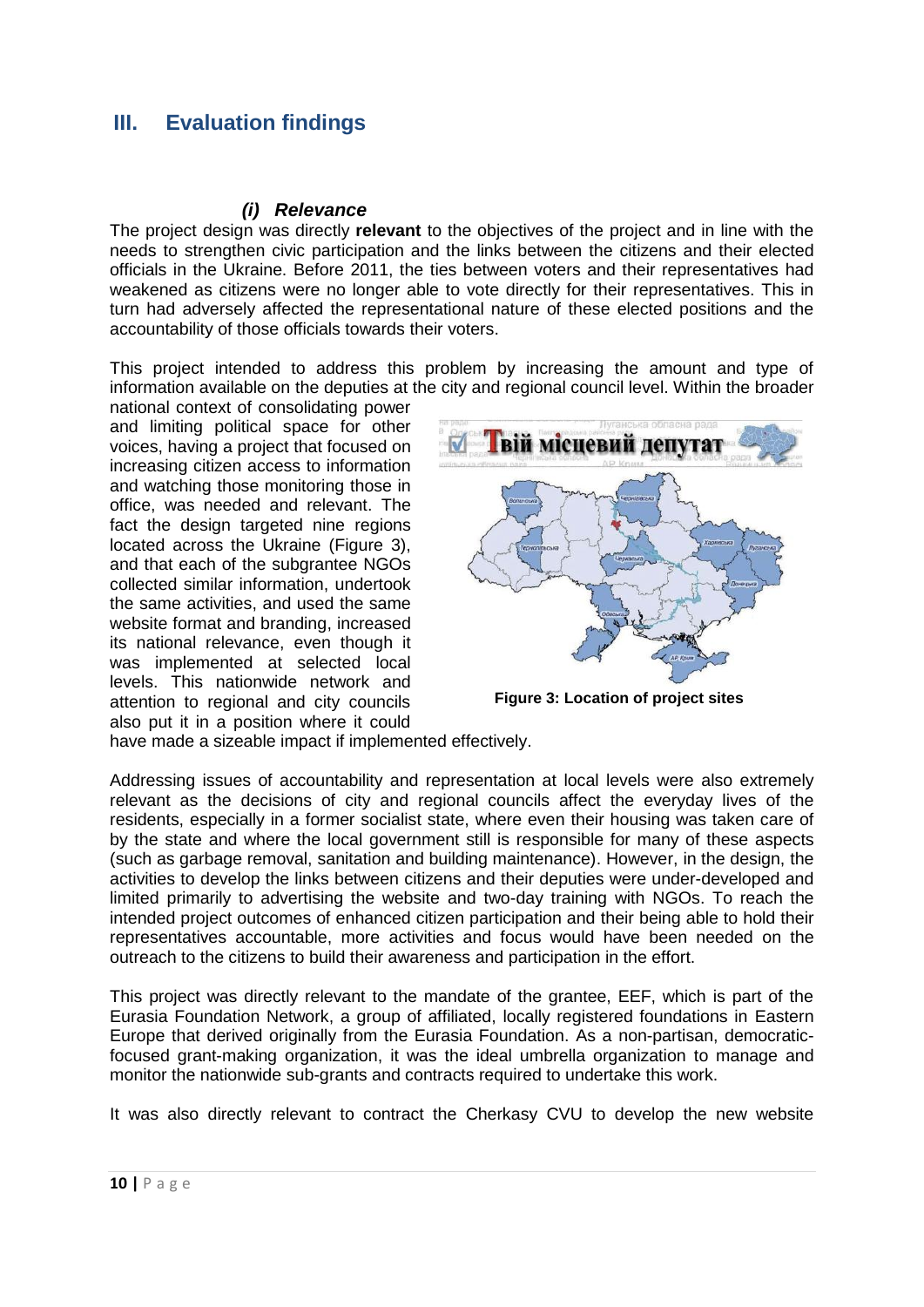template as it had piloted the original website with EEF in 2009.<sup>12</sup> It was also relevant to use Internews Ukraine (in the design) to provide training on website content. However, in the design Internews Ukraine was also responsible for the consultations with the eight NGOs on citizen engagement and advocacy campaigns. It would have been more relevant in this case to use another NGO that dealt directly with civic participation.

The eight NGO grantees selected did appear to be the right organizations to undertake the monitoring and watchdog activities of the project (Figure 4). From the interviews, it appeared that they were nonpartisan and credible organizations that were able to get the access

> **Figure 4: SubGrantees**

Cherkasy: CVU Cherkasy Chernihiv: Dobrochyn Center Crimea: Crimea Development Institute Donetsk: CVU Donetsk Kharkiv: Foundation for Local Democracy Luhansk: East-Ukrainian Center of Civil Initiatives Lutsk: Center for Political Analysis and Electoral Consulting Odessa: CVU Odessa Ternopil: Nivroku Art Youth Union

needed to collect the information for the websites. But, as with Internews Ukraine, they also did not appear to be the most appropriate organizations to conduct the civic participation aspects of the project as most seemed to have a research or watchdog focus grounded originally in election monitoring.

The design also anticipated that these activities would result in political parties recognizing the more accountable and responsive candidates over others, and changing their slates of candidates based on the information and comments provided in the

websites. Given the number of different variables that factor into party nomination decisions, this was probably an unrealistic assumption, especially without an active advocacy element within the design that would have promoted this effort with the parties and citizens. This was confirmed by the information provided by deputies in the interviews, who said the parties did not consider the information from the websites when compiling their candidate lists.

## *(ii) Effectiveness*

<span id="page-13-0"></span>Project implementation followed most of the outputs anticipated in the project document. The programmatic elements needed to achieve the anticipated outcomes of "*actively engaging citizens in citizen monitoring and advocacy activities",* and "*civil society demanding more accountability from local representatives and elected officials*" seemed to be completely absent which directly affected the effectiveness of the project. Some of this stemmed from the limited nature of the activities planned as noted in Section IV (i) above, while the remainder resulted from the almost total focus of the sub-grantees on fulfilling the informational aspects of the project, and the expectation that just the development of the websites could deliver the project's anticipated outcomes.

The subgrantees focused on journalists and NGOs as the primary users for their websites with deputies mentioned as secondary users along with activists. Citizens' use was rarely mentioned in interviews and the political parties were never mentioned, except for Cherkasy CVU that remarked that some parties had called them during the pilot asking how to use the website.<sup>13</sup> There were also no information campaigns directed at the voters to get them to use the website other than the brochures and links placed by the subgrantees.

The monitoring aspects were done also through the websites, but this was relatively light compared to what is commonly expected from a civil society monitoring effort of councils or

<sup>1</sup> <sup>12</sup> Funded by PACT

<sup>&</sup>lt;sup>13</sup> The pilot occurred before the 2010 elections in Ukraine.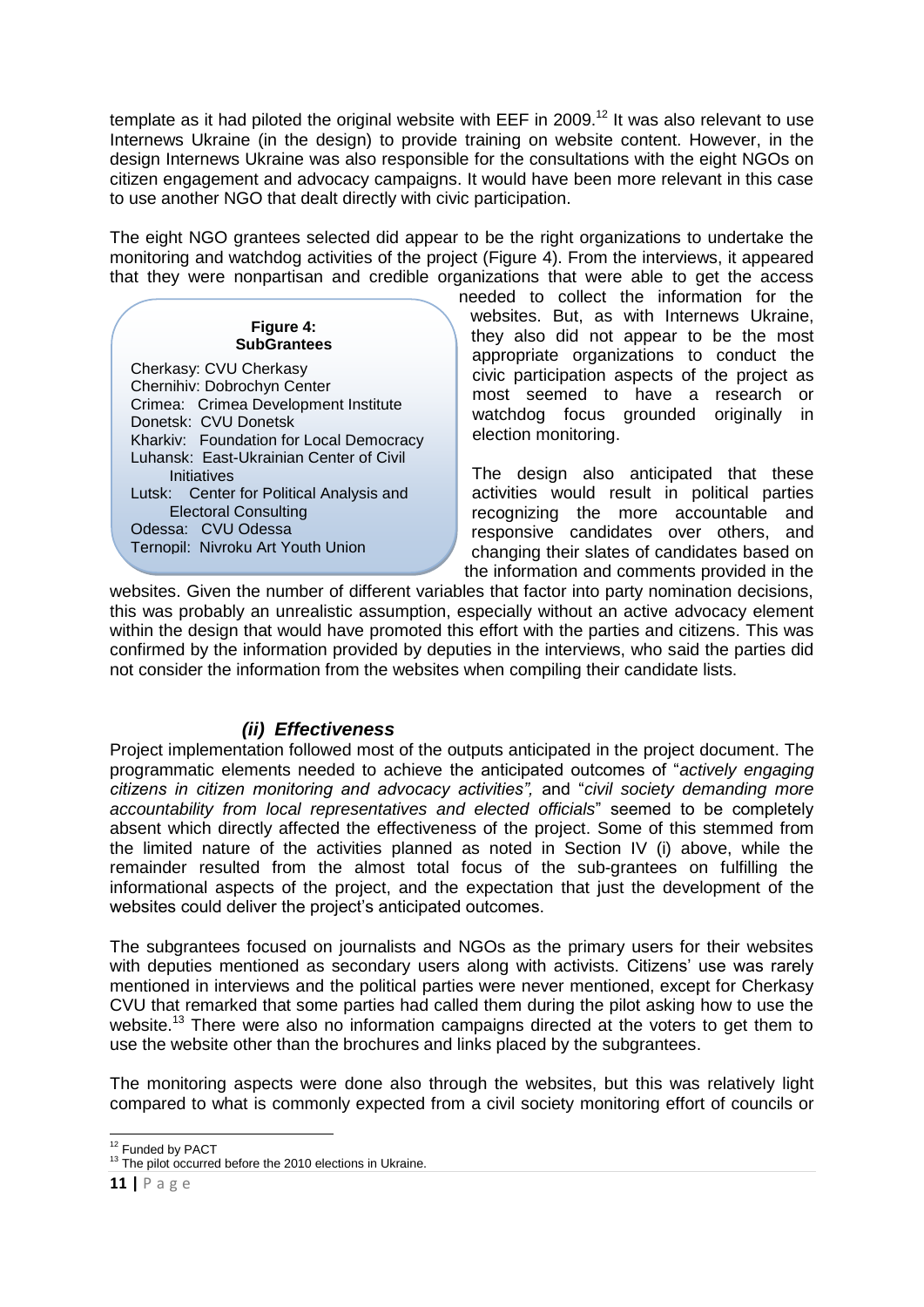deputies, and was tied conceptually to the information provided on the site and reader feedback. Although, in many cases, the websites also included analytical pieces on council decisions or performance.

The disconnect between the project description and implementation was at the grantee level, as these elements were not part of the scope of work used by EEF to generate proposals from the NGOs. The NGOs themselves implemented what was in their subgrant agreements. EEF also did not engage Internews Ukraine as an implementing partner stating that its overhead was too high. Instead it contracted several of its staff individually to undertake some of the trainings with Internews consent.<sup>14</sup>



**Figure 5: Project webpage, Luhansk region**

Nevertheless, the project was able to achieve most of its intended outputs. The Cherkasy CVU created an updated website template that was used by them and the eight NGO subgrantees in eight regions across the Ukraine (Figures 3 and 4). Each created a website that collected information on the regional council as well as at least four city councils. Each website used the same format and branding which gave uniformity to the site and created the sense of a national project which gave the sites more weight and likely increased its credibility. The journalists and deputies

also noted that this allowed them to check the activities of other deputies and councils in the other regions, to get ideas and information that they could apply to their own work.

The primary benefit of these websites seemed to be that they collected the information from various sites and put it all in one place, so that it was readily available and easily searchable to those interested. Some subgrantees also generated their own content and links with existing journalist efforts and used the website as the distribution platform. The information was also regularly updated during the one-year subgrant period for these NGOs. Information included the names and parties of all of the deputies, their contact information, office hours and relevant news articles (or links) along with space for users to leave comments on the deputies. Each deputy had their own page with their photo and information. Only the NGO was able to upload information, with posts moderated to avoid partisan use of the site or the posting of inappropriate material. The feedback mechanism also provided deputies with a very public reminder that citizens and others could leave comments about their performance, not all of it complimentary. Although most of the comments seemed to be neutral in tone.<sup>15</sup>

The websites were a useful tool for persons already engaged in civic affairs and advocacy activities. Although most city councils and deputies had their own websites, they do not

 $\overline{a}$  $14$  The overhead for Internews was also not included in the project document budget.

<sup>&</sup>lt;sup>15</sup> According to Cherkasy website statistics, it received 2,133 comments to date of which 2,080 were seen as neutral, 37 as positive and only 16 were negative.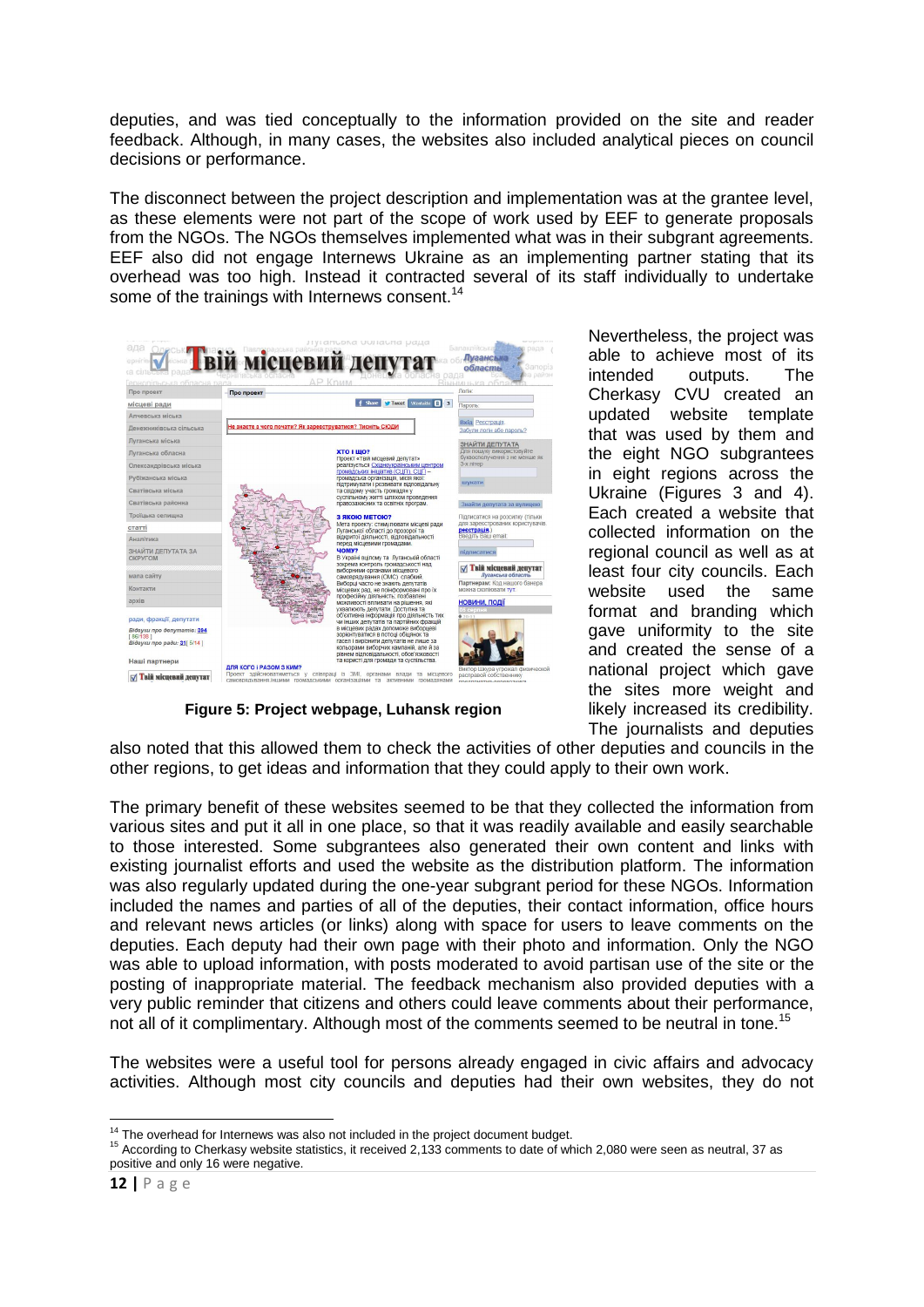generally put the contact information of the individual deputies which makes it difficult to contact them directly or send them feedback. The journalists interviewed all thought this site helped them with their research and saved them time since all of the information and related news was on one site. The deputies interviewed also noted its usefulness, although this appeared to be more so for the deputies from the smaller parties that did not have the networks or level of resources that the other deputies had to either collect information or to track the positions of others. Some of these deputies also noted that the website gave them a channel to get their message out, which may have been blocked by the majority party that controlled the council's website and that they felt only provided the position of the majority party.

The sites did not appear to be promoted enough to reach beyond those already active in the

sector. Instead of doing this through other NGOs working on civic issues or participation (which could have also increased their reach and generate synergies with other activities), the subgrantees placed banners or links on other websites or in papers. The website statistics collected for Odessa showed that only 18 percent of the traffic came from referring websites, while 22 percent came directly, and 60 percent came from search engines. The use of the internet in general by the most active group of lobbyists

| Figure 6: Ukrainian Internet use (%) |       |           |       |  |
|--------------------------------------|-------|-----------|-------|--|
| <b>Daily</b>                         | 19    | 24        | 24    |  |
| Weekly                               | 20    | 26        | 28    |  |
| <b>Never</b>                         | 54    | 49        | 47    |  |
| Use of the Internet by Age (%)       |       |           |       |  |
|                                      | 18-29 | $30 - 49$ | $50+$ |  |
| Daily                                | 52    | 28        | 5     |  |
| Never                                | 15    | 29        | 79    |  |
|                                      |       |           |       |  |

(said to be the pensioners) is limited as noted in Figure 6, where almost 80 percent of those aged 50 and above have never used the internet.



At its peak, the Cherkasy site had 6,270 one time users (October 2012) and 10,085 returning visitors (June 2012). However, more than 60 percent of these visits lasted less than five seconds as noted in Figure 7.

During the life of the project, the websites generated 208,955 unique site visitors, with 880 registered users who left 1,472 comments on the activities of local officials.

This averages out to about 100 registered users and about 15 comments per month per website, or about 1.6 comments total per registered user.



The rather limited use of the websites raises the question about the effectiveness of using a website alone as a means to increase the accountability of elected officials, the transparency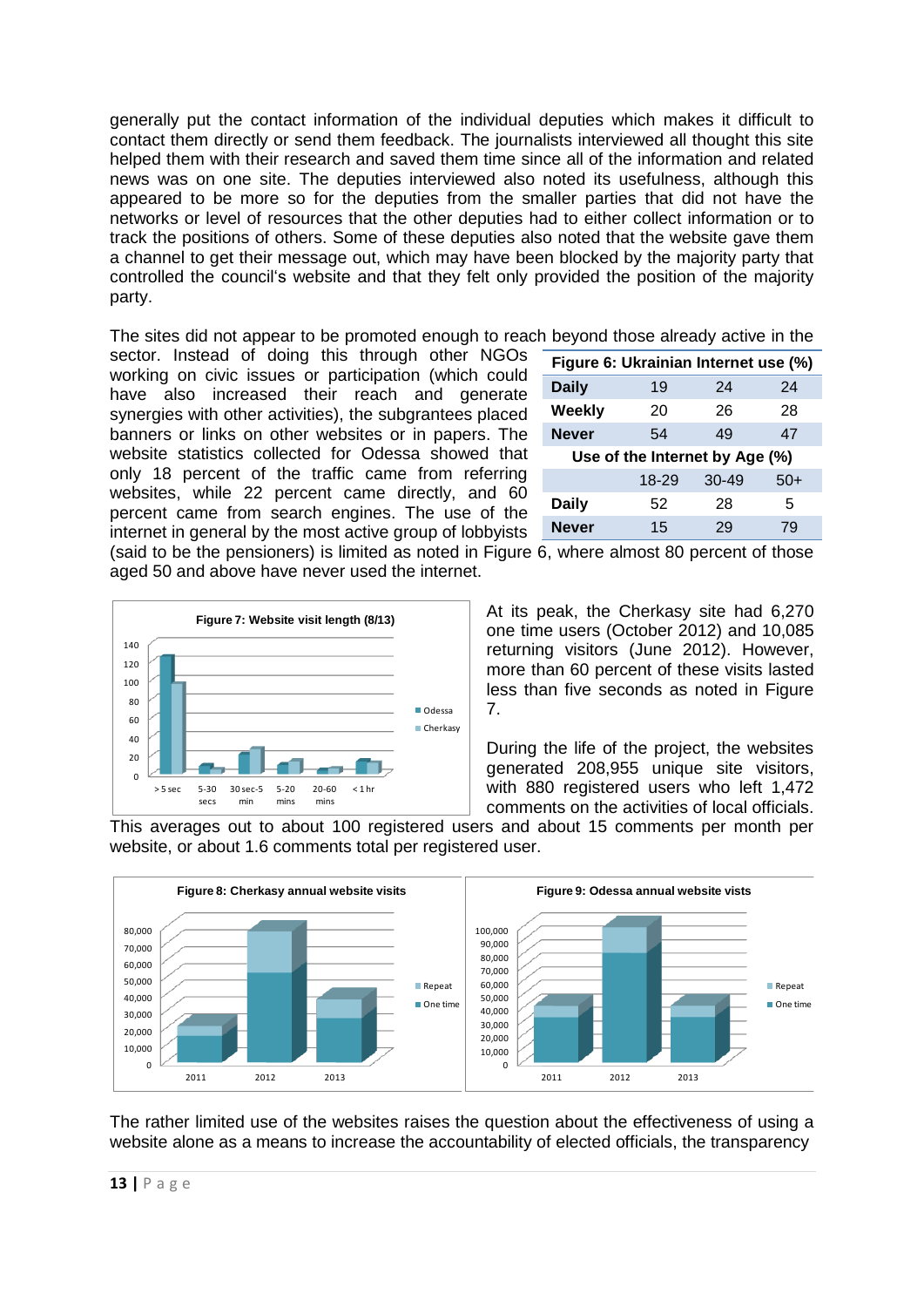of their work, or to strengthen citizen participation. It should be noted that while the number of comments alone is not indicative of the usefulness of the website as an information source, it does indicate shortcomings as a communication platform to bring increased demand for accountability.

Usefulness of the training provided to subgrantees varied depending on the NGO interviewed. Those without much technical savvy felt it was extremely useful, while others felt they learned more from the interaction with other grantees than from the media experts. Most appreciated the social network training.

### <span id="page-16-0"></span>*(iii) Efficiency*

The project's inputs were consistent with delivery of the outputs, but not with its intended outcomes. The project intended to reach NGOs, journalists, political parties, deputies and strengthen citizen participation, and increase the accountability of elected official in nine regions and impact the lives of 16 million citizens. This was too ambitious for nine websites without active links, or activities to these groups, and with subgrants of under USD 15,000 each.

The project itself was managed efficiently by EEF and also apparently by its subgrantees and implementing partner (Cherkasy CVU). EEF as a grant making institution appeared to be extremely professional and efficient in the administrative aspects of the project. It used competitive procurement practices to identify and issue subgrants to the eight NGOs. It undertook a pre-award survey of the subgrantees' administrative and financial systems before awards and monitored their delivery of the project activities as well as their reporting. Its files seemed well documented with reports, receipts and grantee products. However, EEF seemed to leave the programmatic elements of the project to its implementing partner and the subgrantees themselves, and did not appear to have added to the project vision beyond the scope of work it developed for the grants, and by arranging for the trainings and meetings anticipated in the project document.

EEF ensured that it received serious proposals from appropriate NGOs by tailoring its RFP requirements to solicit NGOs that were nonprofit and nonpartisan, experienced in cooperating with local government and implementing projects, already technologically savvy and with their own website, and experienced in monitoring and analysis. It valued this over the locations of the NGOs, and thus out of the eight regions selected, two differed from those indicated in the project document (Donetsk and Lutsk replacing Vinnytsy and Zaporizhzhia). This still ensured a good regional spread but was an efficient way to narrow down the field of potential applicants and focus in on the organizations that could more effectively implement the expected activities.

EEF received 17 proposals. It used an expert to screen the proposals and rate them before convoking a grantee committee of eight persons (four from EEF and 1 each from Internews Ukraine and Cherkasy CVU and two from other NGOs) to select the eight. The committee notes show they did due diligence and discussed the merits of each proposal and NGO before selection. The NGOs selected did seem to be widely perceived as nonpartisan and dedicated to strengthening democratic governance. This element was important given the partisan political context in which they worked and for the credibility of the information on their websites. EEF also made contingency plans for any potential legal problems, such as libel charges, by making arrangements with Internews Ukraine to use their legal counsel if need arose. In the end, there were no legal issues. This is likely due to the care taken in selecting the NGOs and the careful grounds rules provided for website content and management.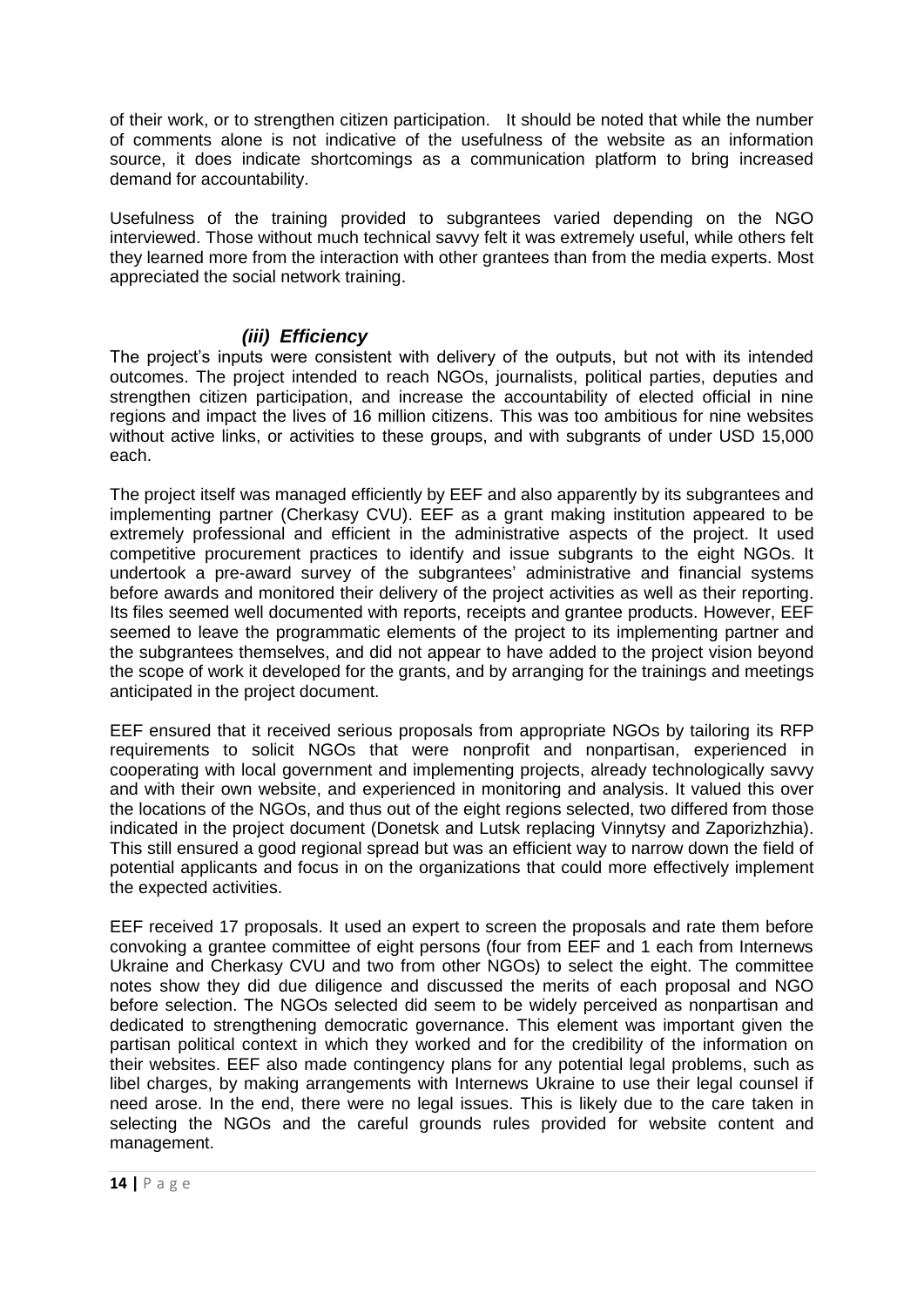EEF used a small amount (USD 50,000) of U.S. Agency of International Development (USAID) funding from its core Eurasia Foundation funding to co-fund the project. This seemed to be from a sense that donors liked co-funded grant proposals more than from actual need as EEF under spent the project budget by USD 24,060.

The use of a concept that had already been piloted by Cherkasy CVU was efficient as they were able to adapt the website based on the lessons learned from the field testing. They were also able to cover a very large area of the Ukraine with very little grant money. The project also saved money by contracting Internews Ukraine staff independently, rather than going through Internews as an institution. However, this eliminated the implementing agency that, at least in the project document, was to be responsible for the civic participation aspects of the project, which the evaluators felt was the missing element to this project.

Most of the subgrantees were able to get information on the city and regional councils, with only a few saying that some cities and/or deputies were reluctant to provide the information. In these cases these city locations were replaced by others or the subgrantees used alternative sources to get the information. Collecting the information and updating it was extremely labor intensive. For example, in Cherkasy, the person responsible said their website had 2,000 pages and it took six months of work to update. Deputies and others were not able to post or update their own information directly but were interested in doing so. Allowing this through some type of controlled access (such as done by sites such as Wikipedia), deputies and others could have helped to keep their own and their council's information up to date requiring a less labor intensive supervisory effort by the subgrantee.

Project reporting to UNDEF was timely, but was done only at the output levels, such as information on number of meetings, websites, etc. There were no detailed statistics or analysis on the use of the websites or any outcome information.

A few of the subgrantees seemed to be able to leverage other donor funding to expand or continue their project-related activities (such as increasing the number of brochures printed). However, at the same time, subgrantees did not take advantage of other similar activities to develop synergies and extend their reach and impact. For example, in Luhansk, this UNDEFfunded project developed the deputy website, but another NGO, the Center for Creative

Initiatives East Ukraine, received a NED grant to increase the accountability of local deputies by recording and posting online council sessions, public hearings and other important events through their website [\(http://politika.lg.ua\)](http://politika.lg.ua/). There were also other opportunities in Chernihiv and in Karkiv.<sup>16</sup> Linking some of these activities could have provided benefits



 **Training on website** *Cherkasky CVU Photo*

**.** 

<sup>&</sup>lt;sup>16</sup> In Chernihiv, another NGO, the Chernivtsi CVU, also received a NED grant to promote government accountability by monitoring the activities of the regional legislature and city councils and discussing these at roundtables. In Kharkiv, its branch of the CVU also received NED funding to promote government accountability and transparency at the regional and city councils with trainings for the public and deputies on the roles and responsibilities of local officials.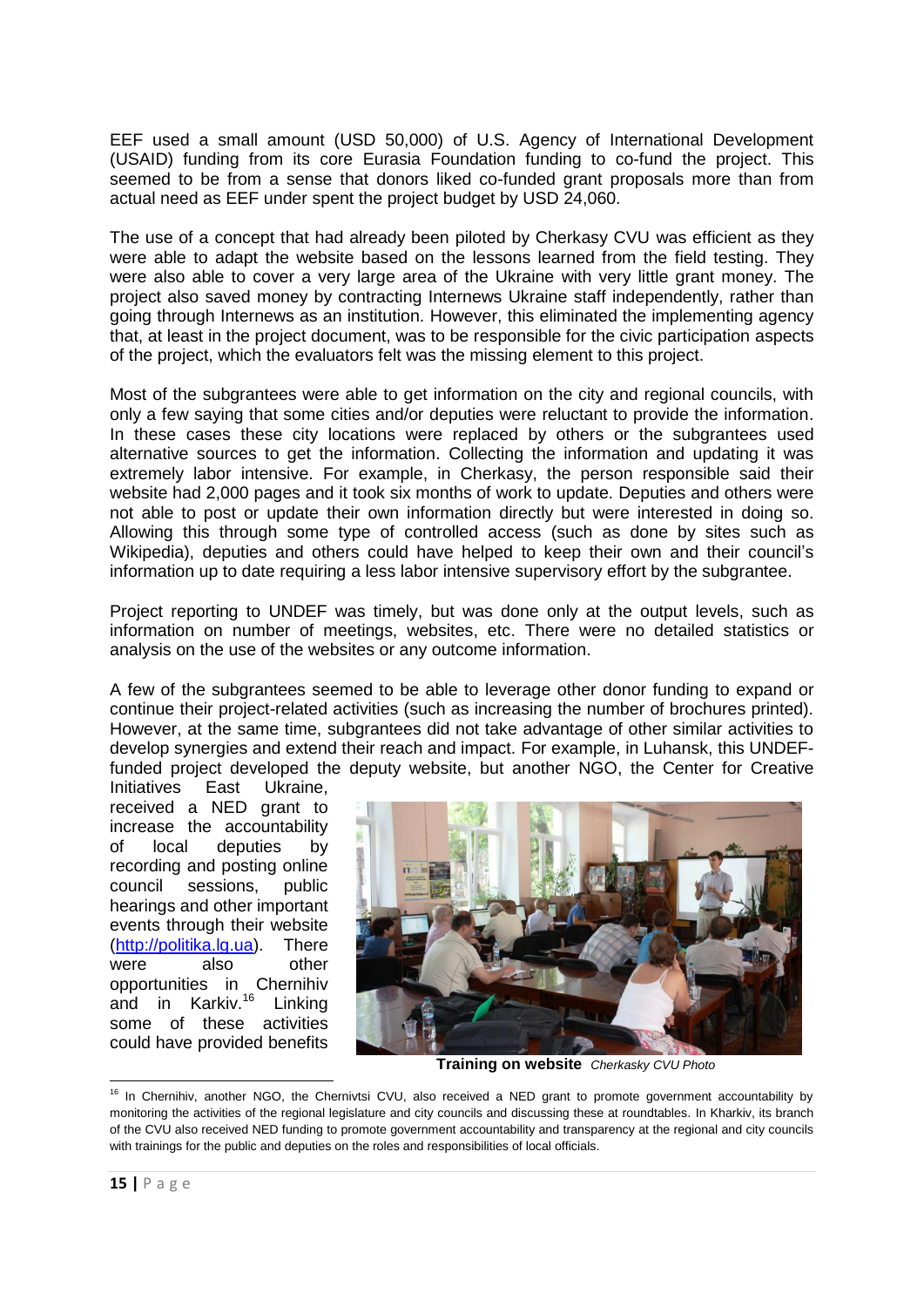for both programs and grantees.

### *(iv) Impact*

<span id="page-18-0"></span>The impact of this project is difficult to assess. Outcome data was not collected and the use of the information found on the websites by users is unknown except for a few anecdotal examples provided during interviews and reporting. Neither EEF nor the NGOs collected before/after data on the capacity of NGOs or on the level of citizen influence of political processes with which to compare an end result. Even if this information was available, attributing results to this project would be difficult due to the number of other factors and actors that affect the NGO environment and civic participation in these regions.

The potential impact of the project was limited by its lack of links to the political parties that were supposed to be one of the users of the site information, and with other NGOs working in the sector on civic participation, advocacy and accountability issues. This could have extended its reach and impact. For example, in Cherkasy, one of the NGO persons interviewed headed a coalition of 24 NGOs focusing on youth and gender issues. If the subgrantee had developed linkages with them, that one link could have extended its reach a hundred fold. There were also projects in the targeted region run by international NGOs, such as the National Democratic Institute (NDI) and the International Republican Institute (IRI) that could have also helped to increase the effectiveness and impact of the subgrantee's work. NDI had a civil society strengthening program focused on increasing citizen participation in policy making and supporting grass-roots advocacy campaigns. IRI had a democratic governance program in the Crimea to address the gap between citizens and elected officials and increase civic participation in the decision making process by working with citizens to raise local problems at public hearings. Both of these programs would have been a natural link for a project of this nature.

However, from the anecdotal information gathered, on a limited scale, it is likely that this project resulted in:

- *Increased awareness among some deputies that their activities were being*  **watched and that information can get out to the public** through NGOs and could be commented on in a public space by constituents. This is the first step towards developing a more transparent and accountable process, and could be an effective deterrent if usership of the information could gain a critical mass.
- *More empowered deputies from some smaller parties* who had limited means on their own and some of whom *found the information on the site useful in their work* (such as finding out what other councils had done on certain issues) or *in getting their own messages out* (since they did not have the resources or media channels that the major parties did). Assuming a good use of the site, this can contribute in the long term towards increased pluralism and strengthened checks and balances done by elected officials and political parties within elected institutions.
- *Increased the links between some NGOs across the Ukraine that had similar interests and activities* by working on a common effort using common tools, and communicating through a common network, such as the Google group it used. This would contribute towards the strengthening of the NGOs, sharing of best practices among them, and perhaps in the future developing nationwide strategies for civil society action to improve governance.
- *Increased realization by some NGOs on the importance of local politics to*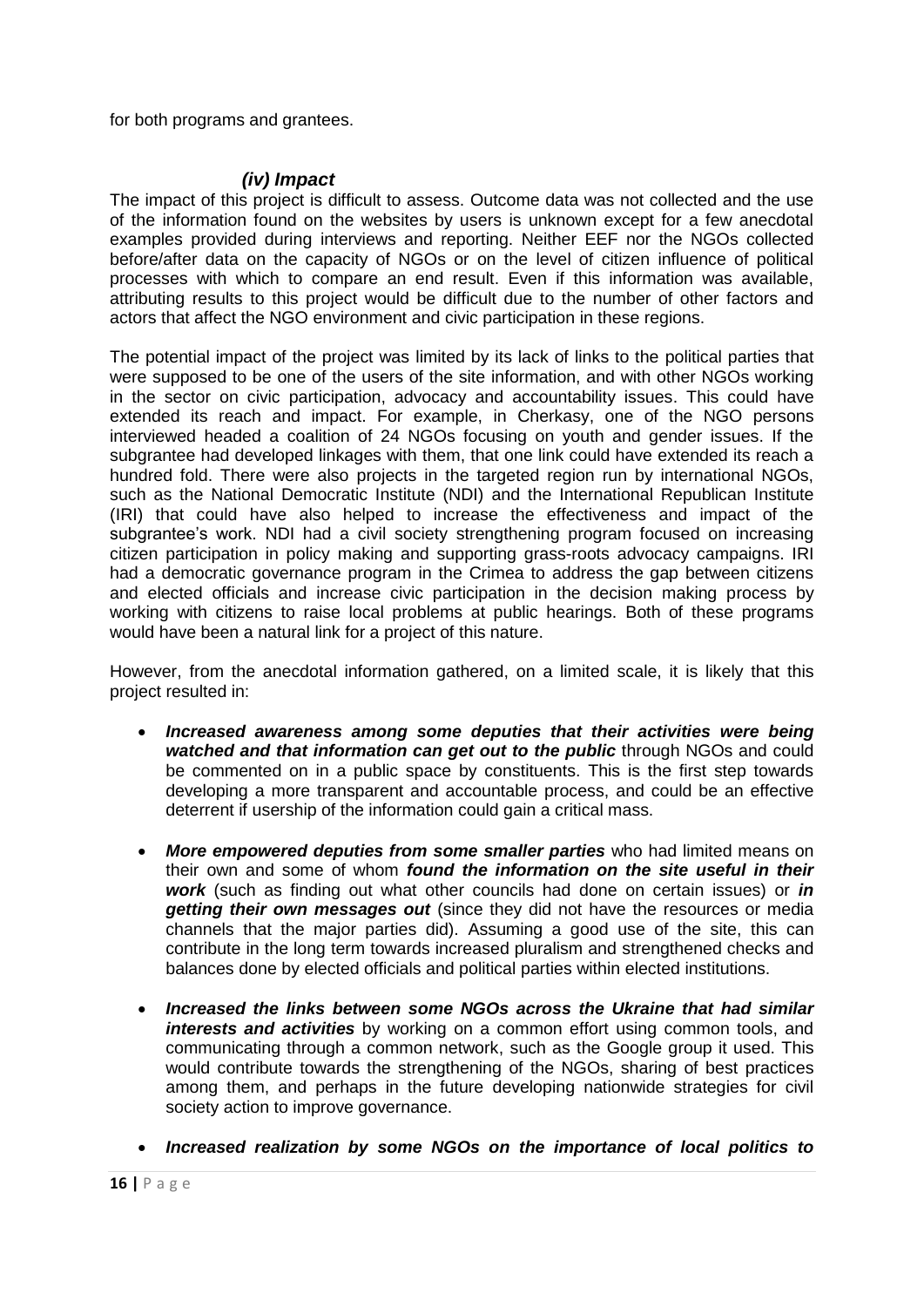*citizens* as some of the subgrantees had focused more on national level issues and politics and had not realized the interest that local politics could invoke from the various stakeholders, such as journalists, deputies and other NGOs.

 *Strengthened links between subgrantees and some independent journalists who also act as independent watchdogs.* Journalists interacted with the subgrantee NGOs, which is likely to have strengthened their relationships and monitoring efforts, and which can be expected to be mutually beneficial for similar activities in the future.

A website of this nature also needs to be careful about contributing towards an incumbency advantage as they only provide information on persons already elected to office. This can further contribute to an uneven playing field, as in the next elections, only the incumbent candidates will have their biography or information on their work available on the directory. The amount of negative comments posted about the deputies on the sites seemed to be too minimal to counter balance this.

### *(v) Sustainability*

<span id="page-19-0"></span>The nine NGOs participating in the project communicated throughout the project through a Google group that appeared to be active through to the end of 2012. The EEF held a conference at the end of year one to link its NGO subgrantees into a formal network (called the "Monitoring Group") that it thought would help to continue the sustainability of the project activities. Although an agreement was signed, the network only continues an informal basis.

This evaluation took place a year after the project was completed. Of the nine project websites, seven were still up and operating. Most of these had been updated in 2013, although some more than others. Continued updating is unlikely for the long term without additional funding. This is time-intensive for the NGOs since only the authorized moderator can upload new information. Only the Center for Political Analysis and Electoral Consulting in the Volyn region found funding to continue its website. <sup>17</sup> The Odessa CVU also received NED funding to continue



**Odessa CVU press conference on website** 

*Odessa CVU photo*

monitoring six local councils and to update its (nonproject) web portal at [www.izbirkom.od.ua.](http://www.izbirkom.od.ua/)<sup>18</sup>

The evaluators heard many comments during the evaluation about the dated look of the website and its lack of integration with social media which was seen to be more active than website use. Several of the subgrantees, including the Cherkasy CVU, talked about the need to revamp the sites if they were to be continued to be used for the long term.

The sites are still being accessed. The Cherkasy website statistics shows it still generated

<sup>1</sup>  $17$  NED funding of USD 26,523 for 2012.

<sup>&</sup>lt;sup>18</sup> NED funding of USD 41,851. This other web portal was also funded by NED for 2011 with USD 44,100.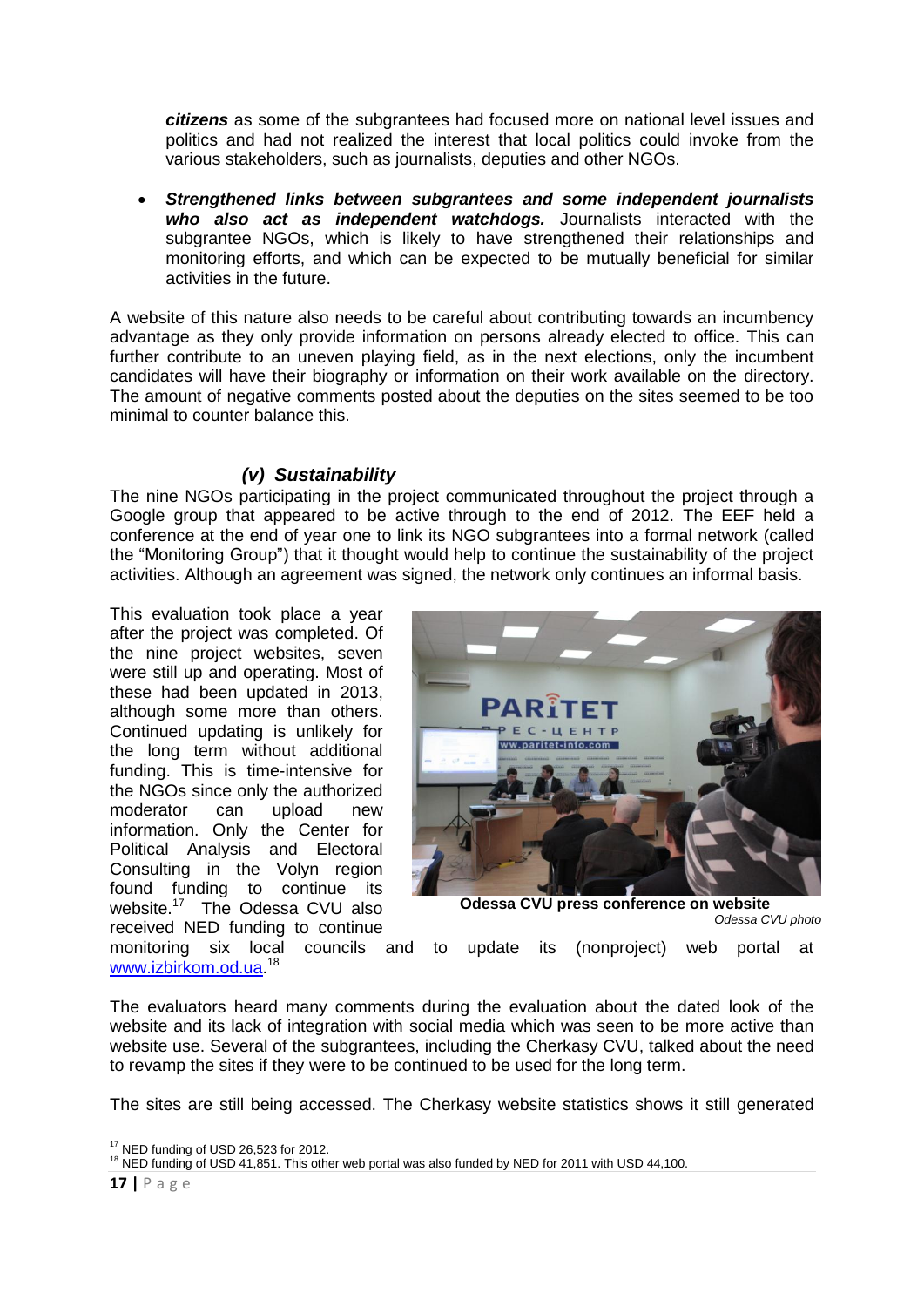over 3,000 first time users a month in 2013, with more than 1,000 return users a month. This averages out to about 3 returning visitors per day. Odessa, has had 8,372 repeat visitors for 2013 and 33,937 one time visits as of early August. This averages out to almost 40 repeat visitors a day. However, more than 60 percent of all the visits lasted less than five seconds.

### *(vi) UNDEF added value*

<span id="page-20-0"></span>It seems apparent that this project would not have been funded without UNDEF's support as EEF had been turned down by three or four other donors before it submitted the proposal to UNDEF. NED has also funded individual NGOs for similar activities related to monitoring local and regional councils. It seems to have provided grants for similar websites in 2012 which makes it likely that one or more of the UNDEF-funded websites generated interest among other NGOs within Ukraine to pursue similar efforts.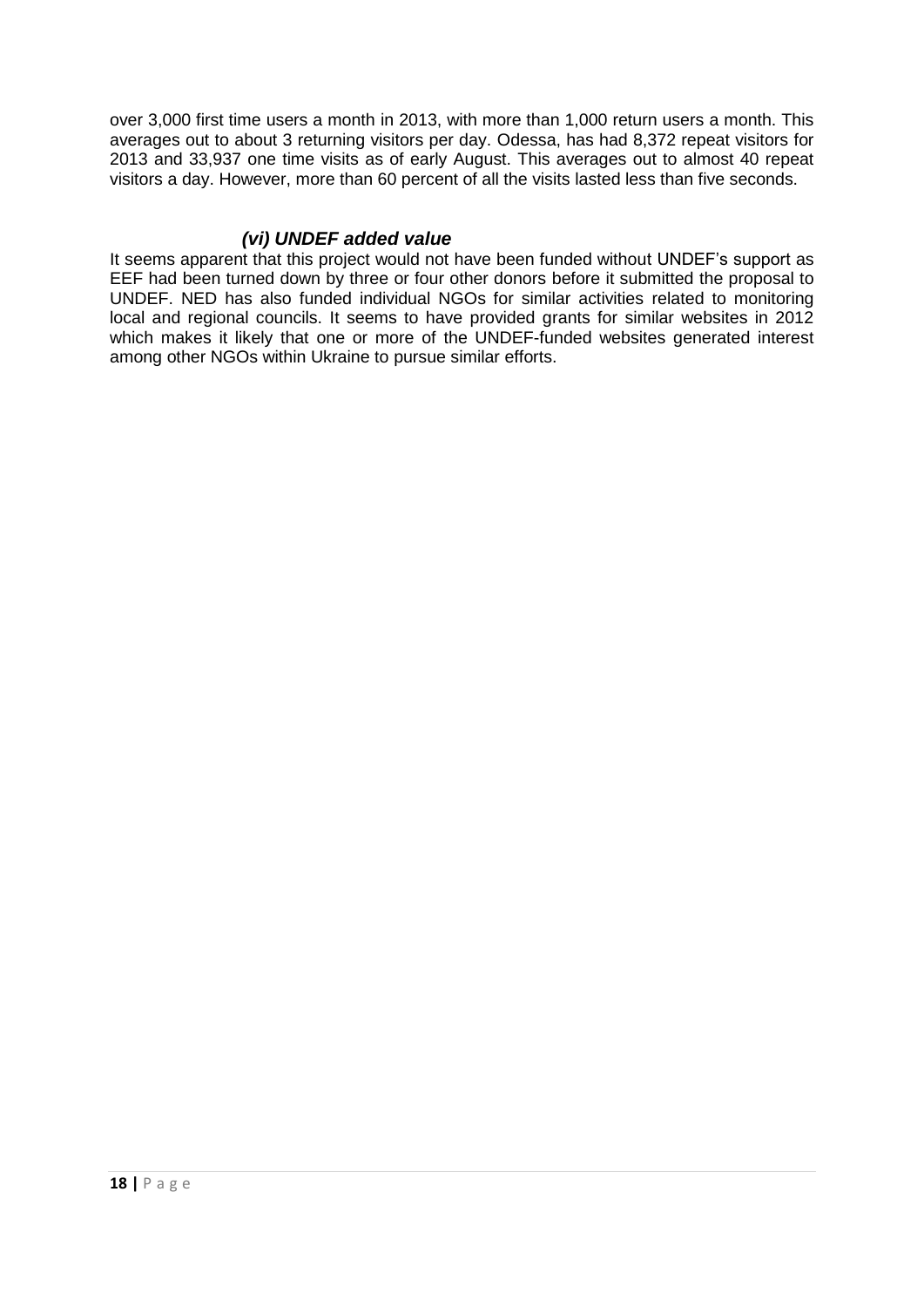## <span id="page-21-0"></span>**IV. Conclusions**

Based on the evaluation findings, the team concludes:

*(i) Projects that focus on increasing information and bringing civic attention to governance issues are important, especially in the context of political consolidation.* Having access to information and diverse comments on the functioning of government is a fundamental element of democratic governance and its checks and balances systems. This project shed a light on the work of the councils and deputies that, even if it was not as widely used as it could have been, helped to keep this space open despite the consolidation of power underway in many areas. This conclusion follows from findings (i), (ii) and (vi).

*(ii) The project was not implemented as implied in the project design and lacked the programmatic links that could have increased its relevance and effectiveness.* The project focus on implementation was primarily on information gathering and monitoring for journalist/deputy use and not on "*strengthening civic participation"* beyond established CSOs and journalists which was one of the purposes of the project as well as it title. This conclusion follows findings (i), (ii) and (vi).

*(iii) EEF had the institutional capacity to effectively manage a sensitive sub-grant project nationwide, but needed an appropriate partner at the country level to provide the programmatic vision required to achieve the intended outcomes.* This was the vision of how to link the website aspects with the civic participation, advocacy and accountability objectives. It is unlikely that Internews Ukraine, even if it had participated institutionally in this project, would have provided this missing link as this is not its mission. This conclusion follows findings (i), (ii), (iii) and (iv).

*(iv) The sub-grantee organizations were the right organizations to undertake the monitoring aspects of the project, but they also needed partners to provide the missing links to civic participation and advocacy.* Most of the NGOs selected as subgrantees had a watchdog focus and were widely perceived as nonpartisan and credible to undertake those activities. But they lacked the networks and experience in civic participation. Connecting them with NGOs experienced in these areas with networks throughout the communities, would have strengthened their work and this project. This conclusion follows findings (i), (ii), (iii), (iv) and (v).

*(v) Web-based directories are useful tools, but need to be linked to the broader efforts in the sector and widely used to be useful and make a difference.* The collection of data on elected officials and councils so that it is easily available and in one place is useful and helped some of the journalists and others, but it needed to be more widely promoted and used by the deputies, parties, other organizations working in the sector and by citizens for it to be more relevant and effective. This conclusion follows findings (i), (ii), (iii) and (iv).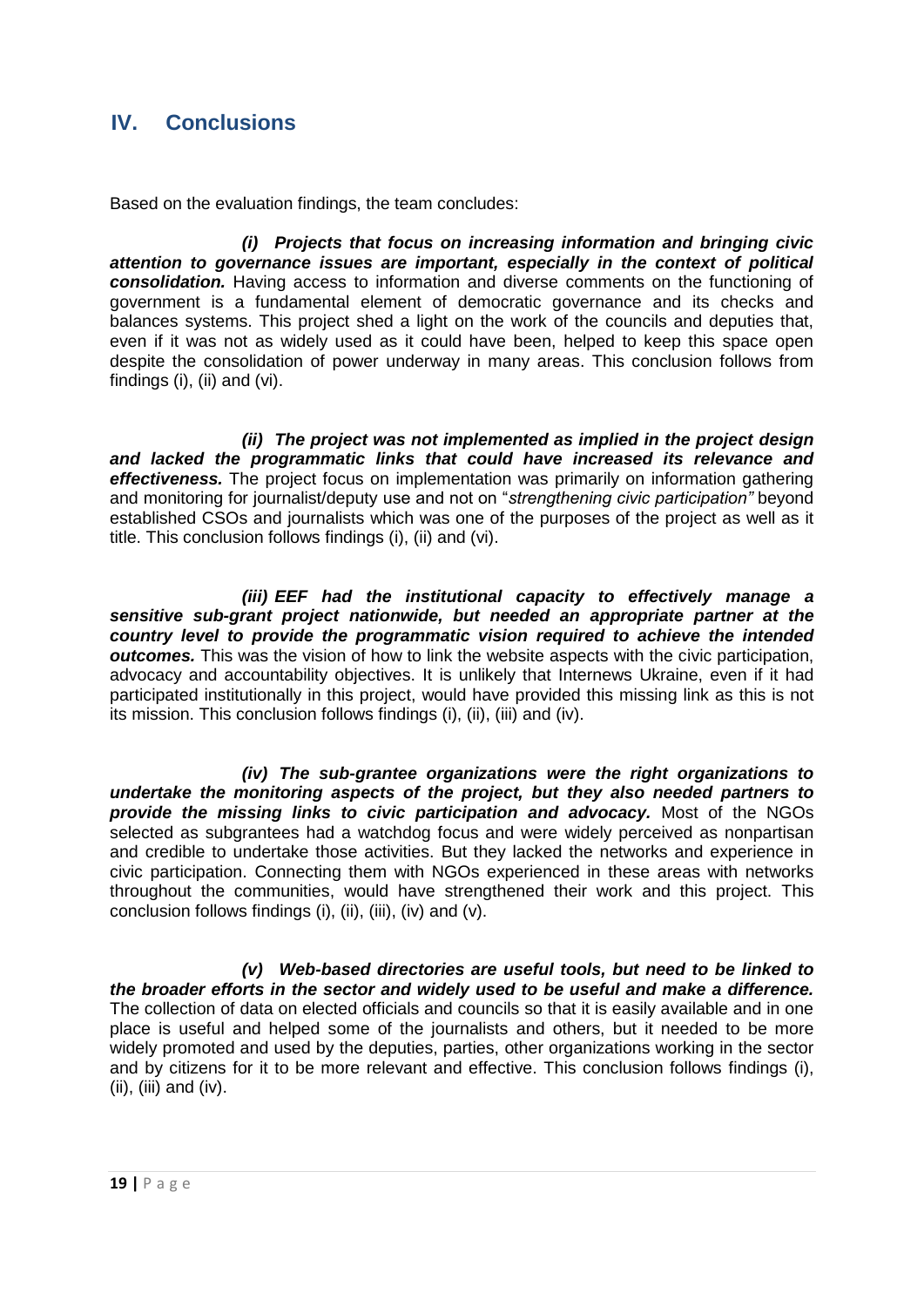*(vi) Better integration of the websites into social networking could have helped to improve its use and increase its popularity.* The social media is more dynamic and effective at generating civic action for improved governance than a website that was perceived as dated. Integrating these monitoring and information websites into social networks would be the logical next step for websites of this nature. This conclusion follows findings  $(i)$ ,  $(ii)$ ,  $(iii)$  and  $(vi)$ .

*(vii) The project was overly cautious with its guidelines for the sites.* **This allowed for it to function without political interference** which was essential for a project of this nature, but this also *limited ownership of the site and its use.* Several deputies expressed their interest in updating their own pages, and had this been allowed within a controlled context, it could have eased the collection/updating burden of the subgrantees and contributed to its use and sustainability. This conclusion follows from findings (i), (ii), (iii), (iv) and  $(v)$ .

*(viii) The use of common templates and branding between regions increased the credibility of the project and gave it more national prominence*  than it would have had if different formats had been used between regions or if this project had been done only in one or two regions. This is likely a best-practice that could be replicated in other similar project. This conclusion follows from findings (i), (ii) and (iv)*.* 

*(ix) The project primarily reached those already active in the sector and is unlikely to have increased citizen participation or the accountability of deputies.*  Its reach was too limited due to its design issues and the lack of activities and links with the broader base of stakeholders. This conclusion follows findings (i), (ii), (iii) and (iv).

*(x) Care needs to be taken when collecting and publishing information on deputies in election years about its effect on the electoral race.* As these sites only have information on incumbents in the database, this can contribute to an incumbency advantage. This is especially important to avoid in an electoral context where there is closing space and an uneven playing field. This conclusion follows findings (i), (ii) and (iv).

*(xi) The project might have made a more substantive impact* than was visible to the evaluators*, but it is not possible to know as it did not have a performance monitoring plan* that tracked its performance and measured its results *beyond the collection of output data.* This conclusion follows findings (ii), (iii) and (iv).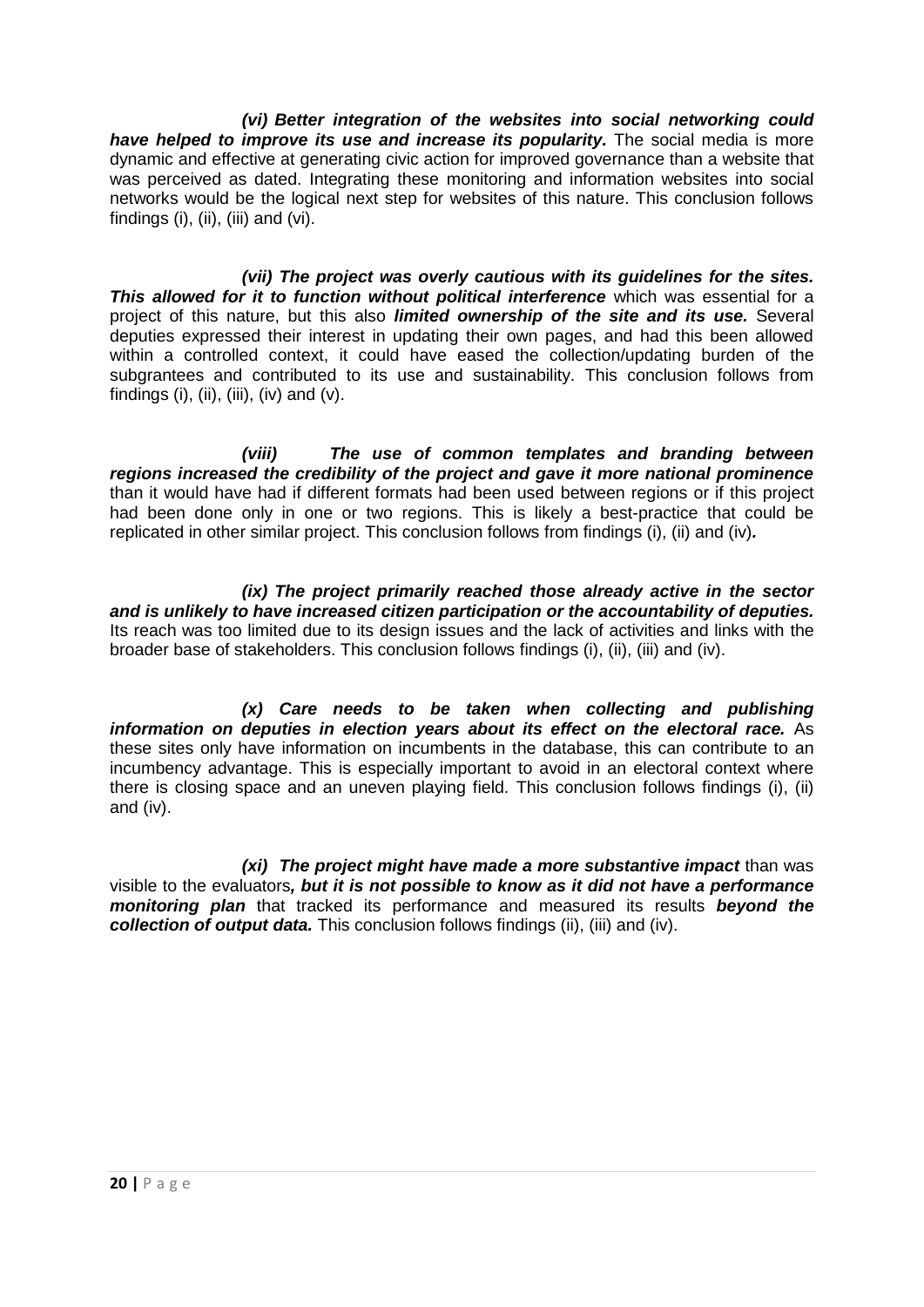# <span id="page-23-0"></span>**V. Recommendations**

To strengthen similar projects in the future, the team recommends:

*(i) Ensure the selection of partners provides for all of the elements anticipated in the project design.* The addition of civic participation, education and advocacy NGOs to a project of this nature would have extended the use of the information gathered that would have helped to improve its relevance, effectiveness and impact. This recommendation follows conclusions (ii), (iii) and (iv).

*(ii) Ensure clarity in project purpose.* The desired end state should guide the development of activities in the project design. In this case, the activities contributed towards increasing access to information and the ability of NGOs to monitor deputy performance more than increasing civic participation and their links to their representatives. Ensuring a match between the project purpose and activities would strengthen the relevance, effectiveness, impact and sustainability of the work. This recommendation follows conclusions (ii) and (iii).

*(iii) Promote links with other organizations to help expand the use of the resource and provide the connections with citizens.* There are many civic and academic institutions that could help increase use of informational websites and generate civic interest and action. These include other NGOs in the democratic governance sector, advocacy NGOs in other sectors (such as health, gender, youth and education), associations (such as pensioners or professional associations), and with high school and university civics, political science and journalism classes. This recommendation follows from conclusions (ii), (iii), (vi), (vii) and (ix).

*(iv) Allow users to update/post information on websites.* Adopting a more open, wiki-style site could shift the burden of updating information from the organization to the users. This could help leverage the interest of deputies, political parties and citizen journalists. The website moderator could still maintain control of content by reviewing information/posts before releasing them to the public site. This could help keep the sites current, sustain the efforts and promote wider ownership of the information and activities within the site. This recommendation follows conclusion (vii).

*(v) Expand databases and website capabilities in election years to include the bios and information on candidates running for office.* This can help to address the incumbency advantage and playing field issues, especially for minority parties and candidates who have fewer means and resources than the incumbents and ruling parties. This also helps provide useful information for voters that can help them to make an informed choice. This recommendation follows conclusion (x).

*(vi) Consider use of a professional public relations/web design company to design a modern interactive webpage integrated with social media.* With all of the advances in ICT, the development of multimedia interactive websites integrated the social media could be easily and professionally done for minimal funding. Having a more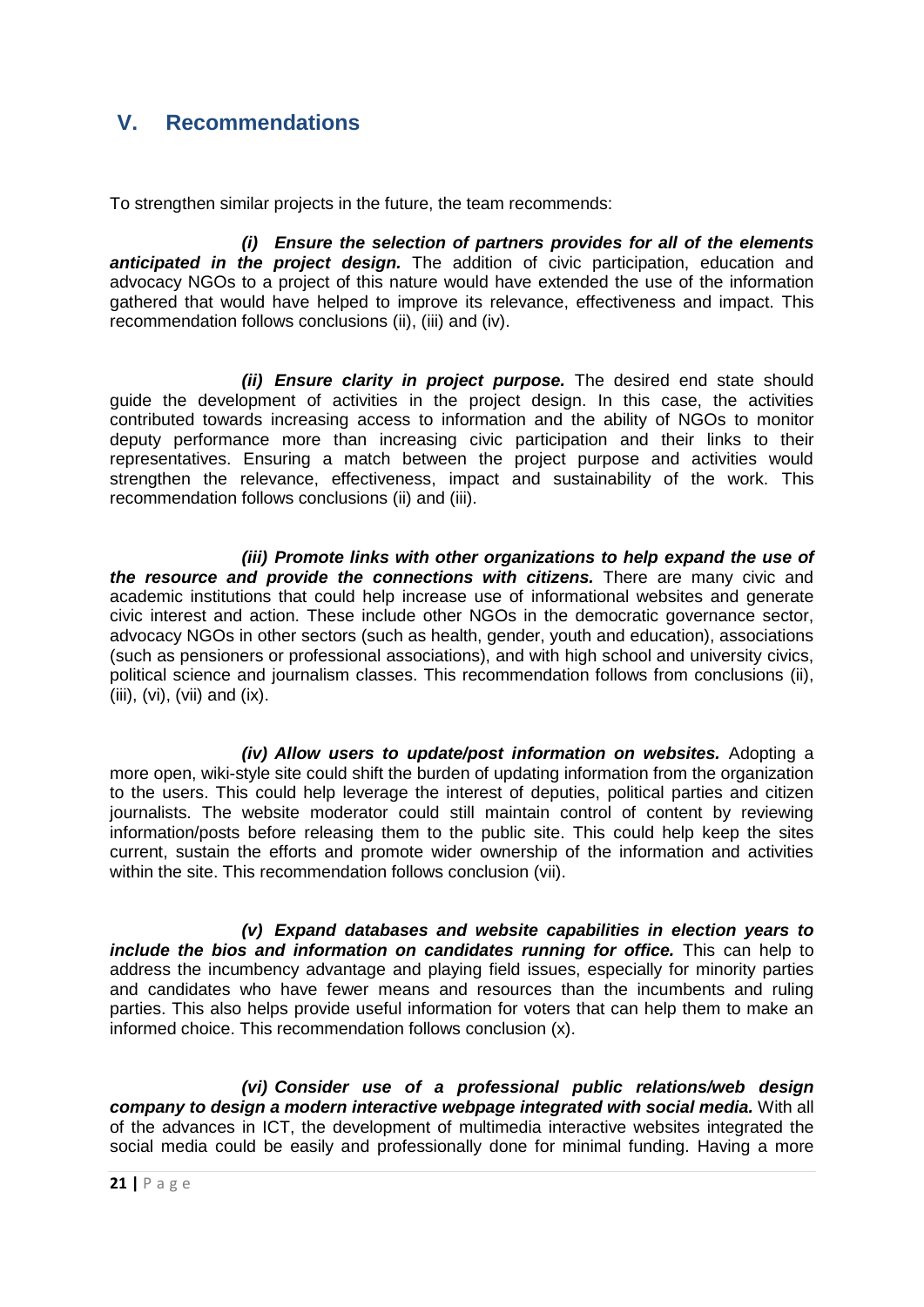updated and dynamic site could increase its value for those who are featured there as well as for its users. This in turn could increase its use and effectiveness. This would also facilitate the work of the NGOs that could then focus on the content and use of the sites. This recommendation follows from conclusions (iv), (v), (vi), (vii) and (viii).

*(vii) Donors should prioritize access to information, accountability and civic participation projects in consolidating democracies* as these are the critical elements needed to increased citizen demand for improved governance and sustain democratic transitions. This recommendation follows conclusion (i).

*(viii) Replicate the project technique of undertaking similar*  **governance activities at local level in different regions** to give it national prominence by using the same branding and templates. This can increase its visibility and credibility. This recommendation follows conclusion (viii).

*(ix) Projects should ensure they adopt an appropriate performance monitoring plan that uses indicators that can measure project performance as well as outputs.* These plans should be able to track performance over time and demonstrate results. For example, if each of these NGOs had placed a user survey on their websites at the start and end of the project, this could have helped identify before/after use for the site and any results stemming from that use. The same could have been done with deputies through the regional or city councils to measure their awareness and opinions of the sites. In addition, some survey data on public opinions could have helped measure changed perceptions of local deputies and their work. This recommendation follows conclusion (xi).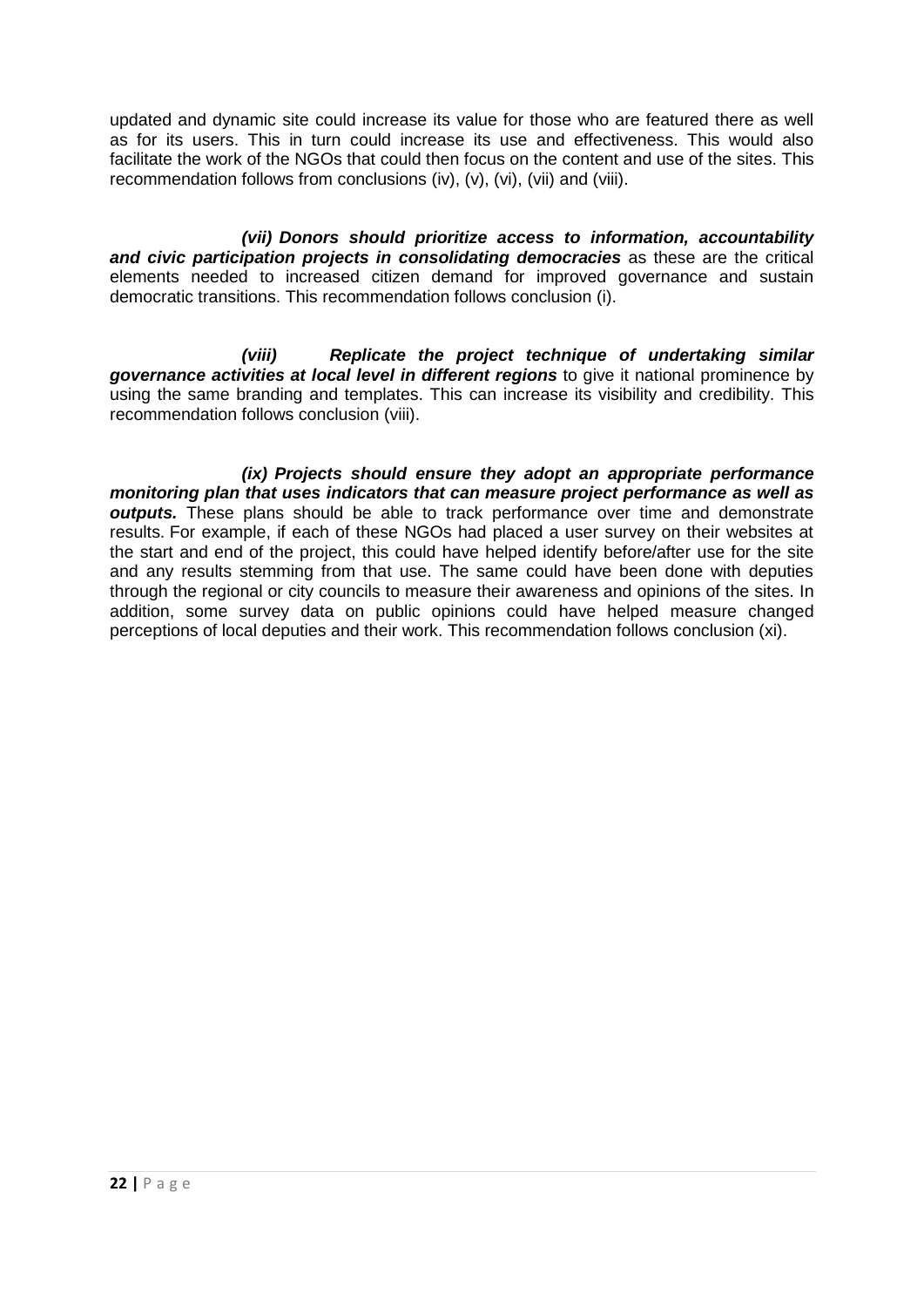## <span id="page-25-0"></span>**VI. Overall assessment and closing thoughts**

The importance of information and ensuring government/official accountability was underscored in this evaluation by the responses of those interviewed to the evaluators' question on what was the most important issue facing their community. Instead of getting answers related to the employment situation or the condition of roads that was expected when asking questions about local communities, every answer in every location related to the political situation and the attempts by one party or person to take over the power in that area. In this type of climate, a project that focuses on watching the elected officials and the fulfillment of their campaign promises with the citizens takes on increased importance.

The fact that these NGOs continue to be engaged and to follow the situation is an important part of keeping the democratic space open and from closing further. The main issue with this project was not the area that it had selected, but the lack of links between these monitoring NGOs and the potential users for this information. Although their sites were leveraged by journalists, who use this type of information in their daily work, and by some minority deputies who found it useful occasionally, the project did not link into the possible use by councils or more systematic use with the deputies themselves, with other NGOs doing grass roots civic participation work, or even with the civic education efforts within schools and academic institutions. Had the website made these links and reached a critical mass of users that would actively post comments on a daily basis, it is likely that the deputies and others would have increased their interaction with the websites. However as it stands, the website was used mostly as an informational source for the journalist, with little relevance to the very politicians featured on its pages.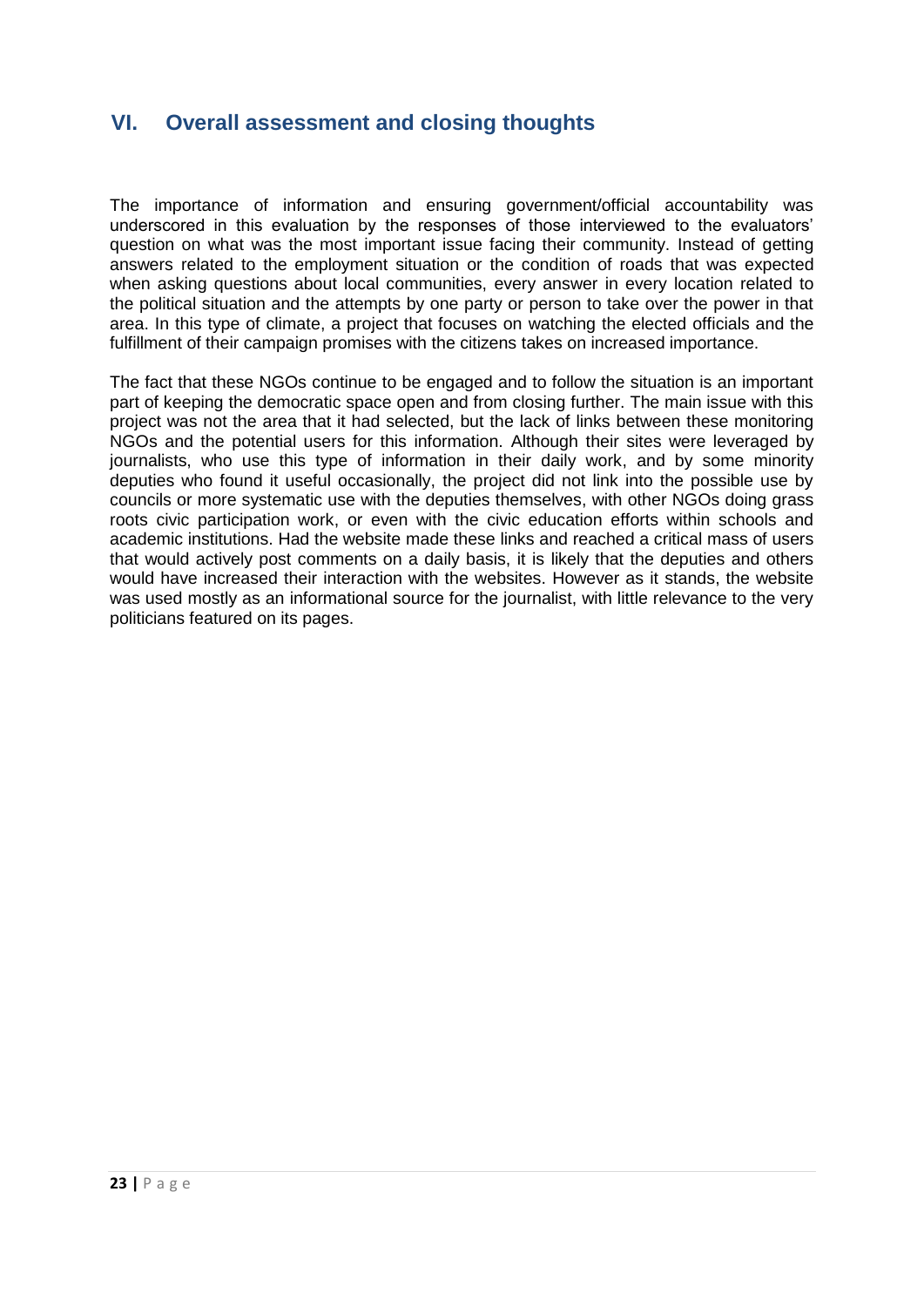# <span id="page-26-0"></span>**VIII. ANNEXES**

# <span id="page-26-1"></span>**Annex 1: Evaluation questions:**

| <b>DAC</b><br>criterion     | <b>Evaluation Question</b>                                                                                                                                                                                           | <b>Related sub-questions</b>                                                                                                                                                                                                                                                                                                                                                                                                                                                                                                                                                       |
|-----------------------------|----------------------------------------------------------------------------------------------------------------------------------------------------------------------------------------------------------------------|------------------------------------------------------------------------------------------------------------------------------------------------------------------------------------------------------------------------------------------------------------------------------------------------------------------------------------------------------------------------------------------------------------------------------------------------------------------------------------------------------------------------------------------------------------------------------------|
| Relevance                   | To what extent was the<br>project, as designed and<br>implemented, suited to<br>context and needs at the<br>beneficiary, local, and<br>national levels?                                                              | Were the objectives of the project in line with the needs and<br>$\blacksquare$<br>priorities for democratic development, given the context?<br>Should another project strategy have been preferred rather<br>$\blacksquare$<br>than the one implemented to better reflect those needs,<br>priorities, and context? Why?<br>Were risks appropriately identified by the projects? How<br>$\blacksquare$<br>appropriate are/were the strategies developed to deal with<br>identified risks? Was the project overly risk-averse?                                                      |
| Effectiveness               | To what extent was the<br>project, as implemented,<br>able to achieve<br>objectives and goals?                                                                                                                       | To what extent have the project's objectives been reached?<br>$\blacksquare$<br>To what extent was the project implemented as envisaged<br>$\blacksquare$<br>by the project document? If not, why not?<br>Were the project activities adequate to make progress<br>$\blacksquare$<br>towards the project objectives?<br>What has the project achieved? Where it failed to meet the<br>$\blacksquare$<br>outputs identified in the project document, why was this?                                                                                                                  |
| Efficiency                  | To what extent was<br>there a reasonable<br>relationship between<br>resources expended<br>and project impacts?                                                                                                       | Was there a reasonable relationship between project inputs<br>$\blacksquare$<br>and project outputs?<br>Did institutional arrangements promote cost-effectiveness<br>٠<br>and accountability?<br>Was the budget designed, and then implemented, in a way<br>$\blacksquare$<br>that enabled the project to meet its objectives?                                                                                                                                                                                                                                                     |
| Impact                      | To what extent has the<br>project put in place<br>processes and<br>procedures supporting<br>the role of civil society in<br>contributing to<br>democratization, or to<br>direct promotion of<br>democracy?           | To what extent has/have the realization of the project<br>$\blacksquare$<br>objective(s) and project outcomes had an impact on the<br>specific problem the project aimed to address?<br>Have the targeted beneficiaries experienced tangible<br>$\blacksquare$<br>impacts? Which were positive; which were negative?<br>To what extent has the project caused changes and effects,<br>$\blacksquare$<br>positive and negative, foreseen and<br>unforeseen,<br>on<br>democratization?<br>Is the project likely to have a catalytic effect? How? Why?<br>$\blacksquare$<br>Examples? |
| Sustainability              | To what extent has the<br>project, as designed and<br>implemented, created<br>what is likely to be a<br>continuing impetus<br>towards democratic<br>development?                                                     | To what extent has the project established processes and<br>$\blacksquare$<br>systems that are likely to support continued impact?<br>Are the involved parties willing and able to continue the<br>$\blacksquare$<br>project activities on their own (where applicable)?                                                                                                                                                                                                                                                                                                           |
| <b>UNDEF</b><br>value added | To what extent was<br>UNDEF able to take<br>advantage of its unique<br>position and<br>comparative advantage<br>to achieve results that<br>could not have been<br>achieved had support<br>come from other<br>donors? | What was UNDEF able to accomplish, through the project,<br>$\blacksquare$<br>that could not as well have been achieved by alternative<br>projects, other donors, or other stakeholders (Government,<br>NGOs, etc).<br>Did project design and implementing modalities exploit<br>$\blacksquare$<br>UNDEF's comparative advantage in the form of an explicit<br>mandate to focus on democratization issues?                                                                                                                                                                          |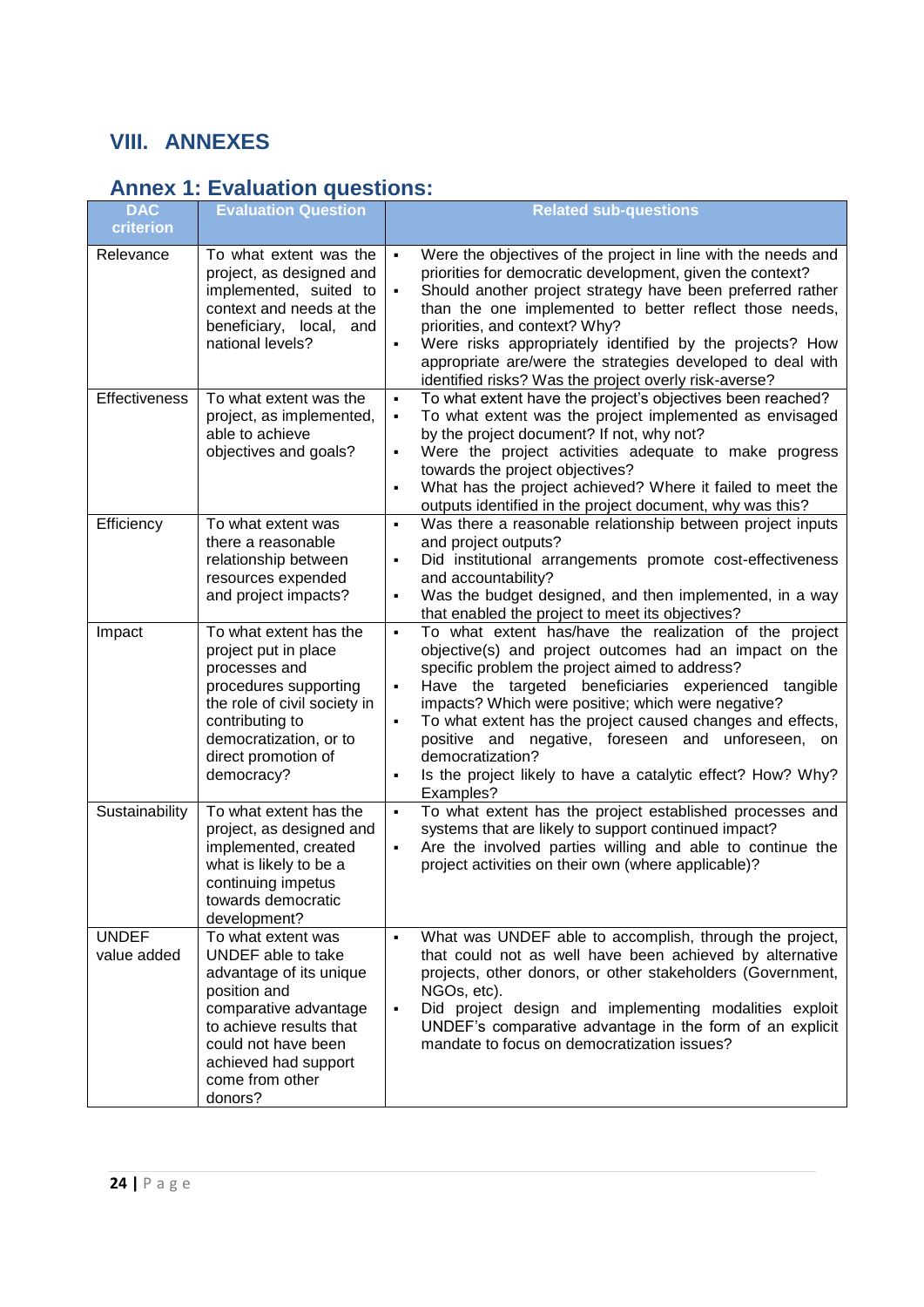# <span id="page-27-0"></span>**Annex 2: Documents Reviewed:**

Cherkasy CVU, *Website statistics (StatCounter).*

Committee of Voters Ukraine website: [http://www.cvu.org.ua/orgs.php?lang=eng&mid=str\\_obl](http://www.cvu.org.ua/orgs.php?lang=eng&mid=str_obl)

Council of the European Union, *Council conclusions on Ukraine, 3209th Foreign Affairs Council meeting, 10 December 2012*

East Europe Foundation website, <http://eef.org.ua/index.php?lang=en>

Freedom House, *Nations in Transit Report, Ukraine (2013)*

International IDEA, *Voter turnout data for Ukraine, <http://www.idea.int/vt/countryview.cfm?id=228>*

International Foundation for Electoral Services, *Key Findings from IFES Ukraine Survey, 2012* 

International Republican Institute, *Public Opinion Survey Residents of the Ukraine, May 14- 28, 2013* 

Internews Ukraine website: <http://www.internews.org/where-we-work/eurasia/ukraine>

National Democratic Institute, information on program in the Ukraine, <http://www.ndi.org/ukraine>

National Endowment for Democracy list of Ukrainian grantees for 2011 and 2012, <http://www.ned.org/where-we-work/eurasia/ukraine>

Odessa CVU, *Website Statistics (Stat Counter).* 

UDF-UKR-09-336, *Your local representative: Strengthening Citizen Participation in Ukraine, Project Document,* August 2010

UDF-UKR-09-336, *Your local representative: Strengthening Citizen Participation in Ukraine, Mid-Term Progress Report,* August 2011

UDF-UKR-09-336, *Your local representative: Strengthening Citizen Participation in Ukraine, Final Project Narrative Report,* August 2012

UDF-UKR-09-336, *Your local representative: Strengthening Citizen Participation in Ukraine, Milestone Verification Mission Report - Milestone 1,* 3 February 2011

UDF-UKR-09-336, *Your local representative: Strengthening Citizen Participation in Ukraine, Milestone Verification Mission Report- Milestone 2,* 18 November 2011

UDF-UKR-09-336, *Your local representative: Strengthening Citizen Participation in Ukraine, project websites:*

- Luhansk: [www.dep.lg.ua](http://www.dep.lg.ua/)
- Ternopil: [www.deputat.te.ua](http://www.deputat.te.ua/)
- Volyn: [www.deputat.volyn.ua](http://www.deputat.volyn.ua/)
- Donetsk: [www.miydeputat.dn.ua](http://www.miydeputat.dn.ua/)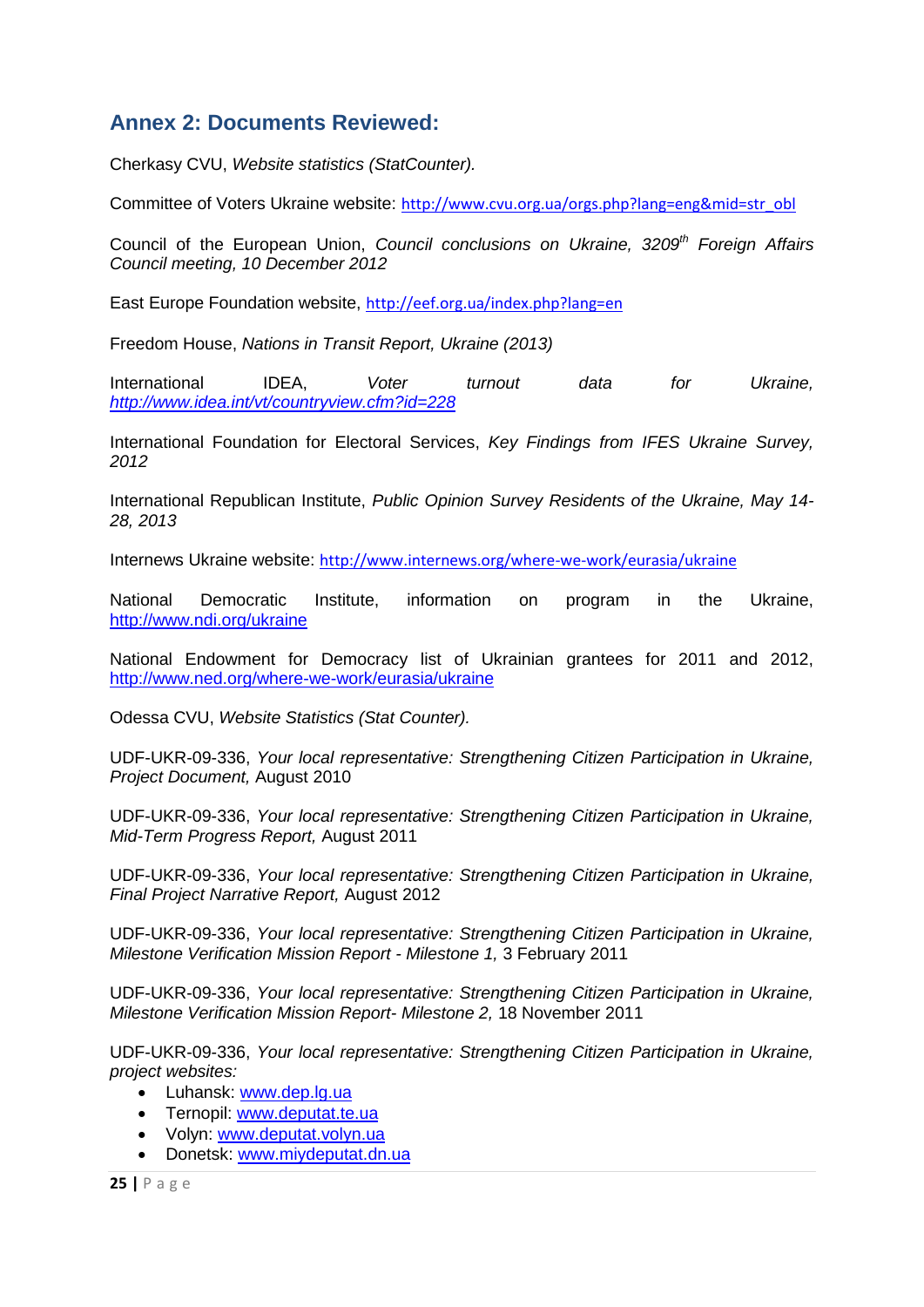- Chernihiv: [www.dep.cn.ua](http://www.dep.cn.ua/)
- Kharkiv: [www.dep.kh.ua](http://www.dep.kh.ua/)
- Odessa: [www.dep.od.ua](http://www.dep.od.ua/)
- Crimea: [www.deputat.crimea.ua](http://www.deputat.crimea.ua/)
- Cherkasy: [www.deputat.ck.ua](http://www.deputat.ck.ua/)

USAID, *Democracy and Governance Assessment Ukraine (PowerPoint),* 2010

*Your Local Deputy: Monitoring the Work of Deputies in Local Councils in Ukraine* «Твій місцевий депутат: моніторинг діяльності депутатів місцевих рад в Україні», Cherkassy, 2012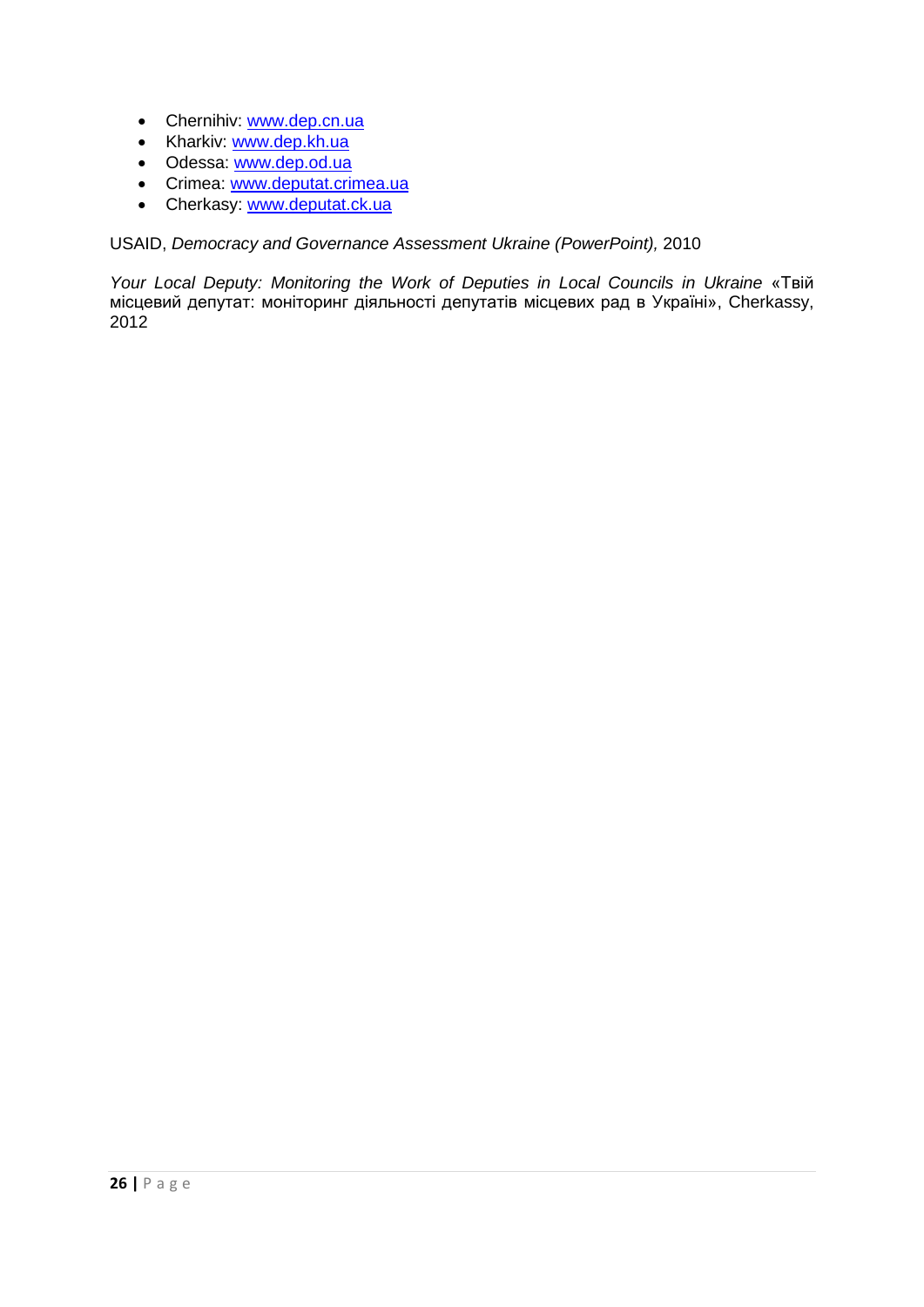# <span id="page-29-0"></span>**Annex 3: Persons Interviewed**

<span id="page-29-1"></span>

| 4 August 2013                        |                                                                                            |  |  |  |
|--------------------------------------|--------------------------------------------------------------------------------------------|--|--|--|
| Arrival international consultant     |                                                                                            |  |  |  |
| <b>5 August 2013</b>                 |                                                                                            |  |  |  |
| <b>Yuriy Piskalyuk</b>               | Project Manager, East Europe Foundation                                                    |  |  |  |
|                                      | Finance Officer, East Europe Foundation                                                    |  |  |  |
| <b>Vitaliy Moroz</b>                 | Trainer, Head of New Media Department,<br>Internews Ukraine (telcom)                       |  |  |  |
| Olesia Arhipiska                     | National Center for E-Governance                                                           |  |  |  |
| Oleg Gryshyn                         | Project Manager, Donetsk Oblast Organization of<br>Committee of Voters of Ukraine (telcom) |  |  |  |
| Oleksiy Dryomov                      | Head, Crimea Development Institute (telcom)                                                |  |  |  |
| <b>Travel to Odessa</b>              |                                                                                            |  |  |  |
|                                      | <b>6 August 2013</b>                                                                       |  |  |  |
| Yaroslav Katolyk                     | Project Manager, Odessa CVU                                                                |  |  |  |
| Igor Brynosh                         | Head of Legal Department, Odessa CVU                                                       |  |  |  |
| <b>Travel to Belgorod-Dnistrovsk</b> |                                                                                            |  |  |  |
| Olena Vasina                         | Bergorod-Dnistrovsk Local Odessa CVU<br>Representative                                     |  |  |  |
| <b>Olexander Markevich</b>           | Journalist                                                                                 |  |  |  |
| Alexander Makodonskiy                | Deputy - Belgorod-Dnistrovsk City Council                                                  |  |  |  |
| Volodimr Menzilentsev                | Secretary of the Belgorod-Dnistrovsk City Council                                          |  |  |  |
| Return to Odessa                     |                                                                                            |  |  |  |
|                                      | <b>7 August 2013</b>                                                                       |  |  |  |
| Yaroslav Katolyk                     | Project Manager, Odessa CRU                                                                |  |  |  |
| <b>Olexiy Alby</b>                   | Deputy, Odessa Oblast Council                                                              |  |  |  |
| Olexandr Ostapenko                   | Deputy, Odessa City Council                                                                |  |  |  |
| Evgen Kogan                          | Freelance Journalist Odessa                                                                |  |  |  |
| Return to Kiev                       |                                                                                            |  |  |  |
| 8 August 2013                        |                                                                                            |  |  |  |
| <b>Travel to Cherkasy</b>            |                                                                                            |  |  |  |
| Myhlyk Maksim Mykolaievych           | Chairman, Cherkasy CVU                                                                     |  |  |  |
| Oksana Kolisnyk                      | Leading Expert, Cherkasy CVU                                                               |  |  |  |
| <b>Yuriy Sas</b>                     | Project Manager, Cherkasy CVU                                                              |  |  |  |
| Ivan Kolisnyk                        | Web Developer, Cherkasy CVU                                                                |  |  |  |
| S. Gonchar                           | Head, Parity NGO                                                                           |  |  |  |
| Victoria Feofilova                   | Head, Young Dherkanchaynas NGO coalition                                                   |  |  |  |
| V. Latishev                          | Editor, Ineternet Website "Press-Center"                                                   |  |  |  |
| Olexandr Radychkiy                   | Deputy City Council                                                                        |  |  |  |
| Volodymyr Khanas                     | Project Manager, Nivroku Art Youth Union,<br>Ternopil (telcom)                             |  |  |  |
| Return to Kiev                       |                                                                                            |  |  |  |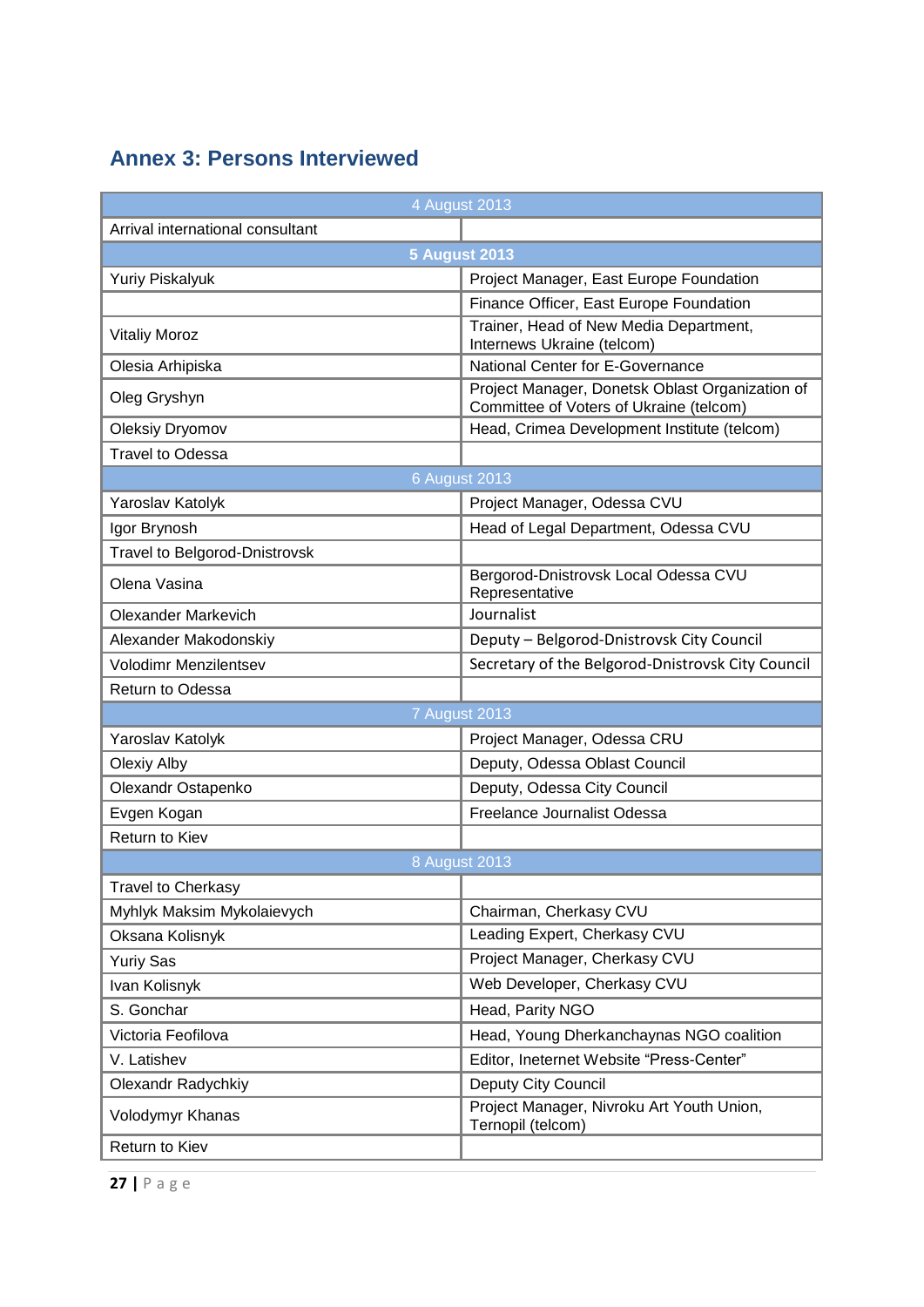| 9 August 2013                      |                                                                                             |  |
|------------------------------------|---------------------------------------------------------------------------------------------|--|
| Departure international consultant |                                                                                             |  |
| <b>Yuriy Piskalyuk</b>             | Project Manager, East Europe Foundation                                                     |  |
| Victor Liakh                       | President, East Europe Foundation                                                           |  |
| Kostiantyn Kyurt                   | Chairman of the Board, Internews Ukraine<br>(telcom)                                        |  |
| Mykhaylo Nakhod                    | Project Manager, Center for Political Analysis and<br>Electoral Consulting (Lutsk) (telcom) |  |